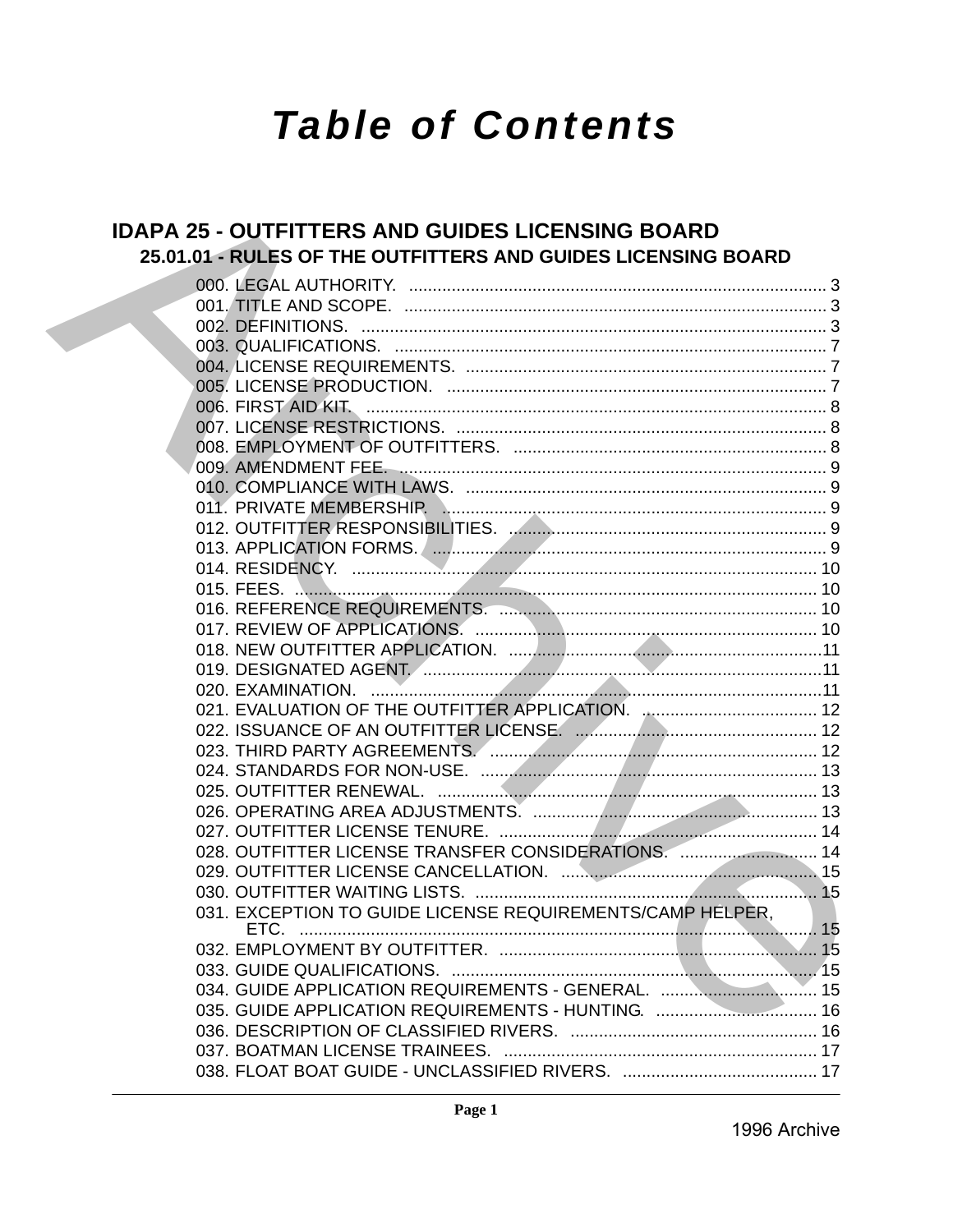| 040. FLOAT BOATMAN QUALIFICATIONS - CLASSIFIED RIVERS.  17       |  |
|------------------------------------------------------------------|--|
|                                                                  |  |
|                                                                  |  |
|                                                                  |  |
|                                                                  |  |
|                                                                  |  |
| 046. TECHNICAL MOUNTAINEERING/ROCK CLIMBING GUIDE.  20           |  |
|                                                                  |  |
| 048. POWER BOAT FISHING GUIDE - (LAKES AND RESERVOIRS).  20      |  |
|                                                                  |  |
|                                                                  |  |
|                                                                  |  |
|                                                                  |  |
|                                                                  |  |
|                                                                  |  |
|                                                                  |  |
|                                                                  |  |
|                                                                  |  |
| 059. RIVER, LAKE & RESERVOIR POWER & FLOAT OUTFITTER LIMITS.  21 |  |
|                                                                  |  |
|                                                                  |  |
| 062. TECHNICAL MOUNTAINEERING/ROCK CLIMBING - EMERGENCY          |  |
|                                                                  |  |
|                                                                  |  |
|                                                                  |  |
|                                                                  |  |
|                                                                  |  |
| 068. ADMINISTRATIVE FINES/PROBATION/RESTRICTIONS.  29            |  |
|                                                                  |  |
|                                                                  |  |
|                                                                  |  |
|                                                                  |  |
|                                                                  |  |

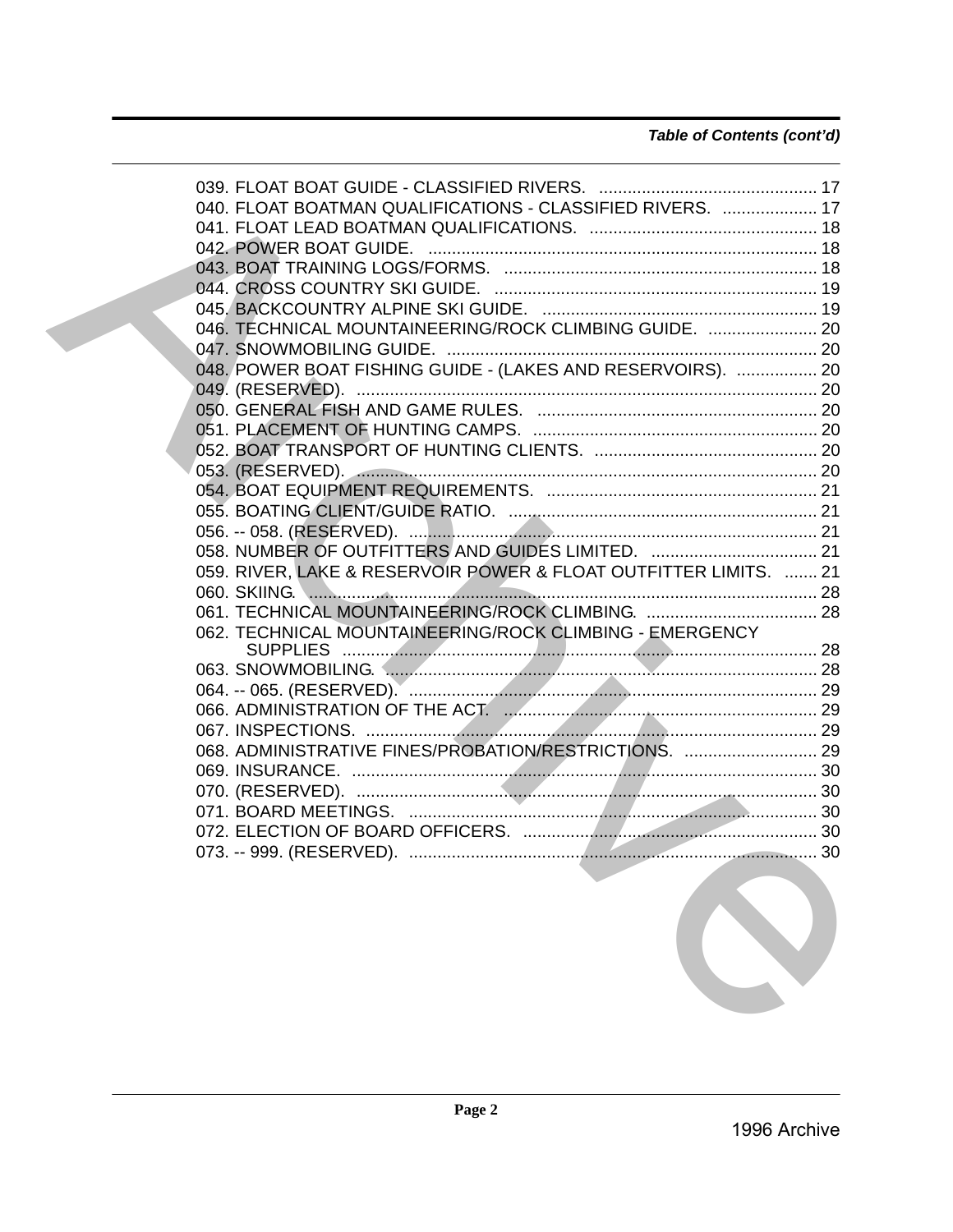### **IDAPA 25 TITLE 01 Chapter 01**

# **IDAPA 25 - OUTFITTERS AND GUIDES LICENSING BOARD 25.01.01 - RULES OF THE OUTFITTERS AND GUIDES LICENSING BOARD**

# <span id="page-2-2"></span><span id="page-2-1"></span>**000. LEGAL AUTHORITY.**

Rules of the Idaho Outfitters and Guides Licensing Board have been promulgated in accordance with the Idaho Administrative Procedures Act and pursuant to authority granted in the Outfitters and Guides Act (Idaho Code, Title 36, Chapter 21). 36, Chapter 21).

# <span id="page-2-3"></span>**001. TITLE AND SCOPE.**

The purpose is:  $(7-1-93)$ 

01. Criteria. To establish criteria, guidelines, and policies for the implementation, administration, and ent of the Act. (3-1-86) enforcement of the Act.

02. Uniform Standards. To establish uniform standards for licensing outfitted and guided activities in Idaho in order to protect, enhance, and facilitate management of Idaho's fish, wildlife, and recreational resources. (3-1-86)

03. Adequate Protection and Enhancement. To provide for adequate protection and enhancement of public health, safety, welfare, and enjoyment from the use of Idaho's fish, wildlife, and recreational resources.

(3-1-86)

04. Other. And for other purposes. (3-1-86)

05. General. The Outfitters and Guides Act and these Rules apply to all those who for compensation provide facilities, equipment, or services for the conduct of hunting, fishing, boating, or hazardous excursions, whether the compensation is in the form of cash, goods, or services. (3-1-86) whether the compensation is in the form of cash, goods, or services.

# <span id="page-2-4"></span>**002. DEFINITIONS.**

The Act defines certain terminology applicable to its interpretation and administration (Idaho Code 36-2102). Further definitions, for the purposes of these Rules are: (4-1-92) definitions, for the purposes of these Rules are:

01. Act. Shall mean Idaho Code, Title 36, Chapter 21, commonly known as the Outfitters and Guides Act, as amended. (4-1-92)

02. Authorized Person. An investigator or enforcement agent in the employ of the Board, a conservation officer of the Idaho Department of Fish and Game, or any local, state, or federal law enforcement officer.  $(4-1-92)$ 

03. Board. The Idaho Outfitters and Guides Licensing Board. (4-1-92)

04. Board Meeting. The set schedule of meeting dates established for conduct of regular Board business on a calendar year basis. Additional meetings may be scheduled as necessary (See Section 071). (4-1-92)

05. Booking Agent. Any individual, firm, business, partnership, or corporation that makes arrangements for the use of the services of a licensed outfitter and receives compensation therefore. A booking agent does not supply personnel or facilities and services to outfitter clientele. (4-1-92) does not supply personnel or facilities and services to outfitter clientele.

<span id="page-2-0"></span>06. Compensation. The receipt or taking of goods, services, or cash in exchange for outfitted or guided activities. A bona fide charging of out-of-pocket travel expenses by members of a recreational party shall not be deemed compensation. However, such out-of-pocket expenses may not include depreciation, amortization, wages, or other recompense. (4-1-92) other recompense. **26.0.1d** + RUES **C-PITTETERS AND QUIDES LICENSING BOARD**<br> **26.0.1d** + RUES **OF THE OUTETTERS AND QUIDES LICENSING BOARD**<br> **ARCHIVENTITY:**<br> **ARCHIVENTITY:**<br> **ARCHIVENTITY:**<br> **ARCHIVENTITY:**<br> **ARCHIVENTITY:**<br> **ARCHIVENTITY** 

Completed Application. An application submitted for Board consideration which contains all of the material required to be submitted by the Board for that license category. (4-1-92)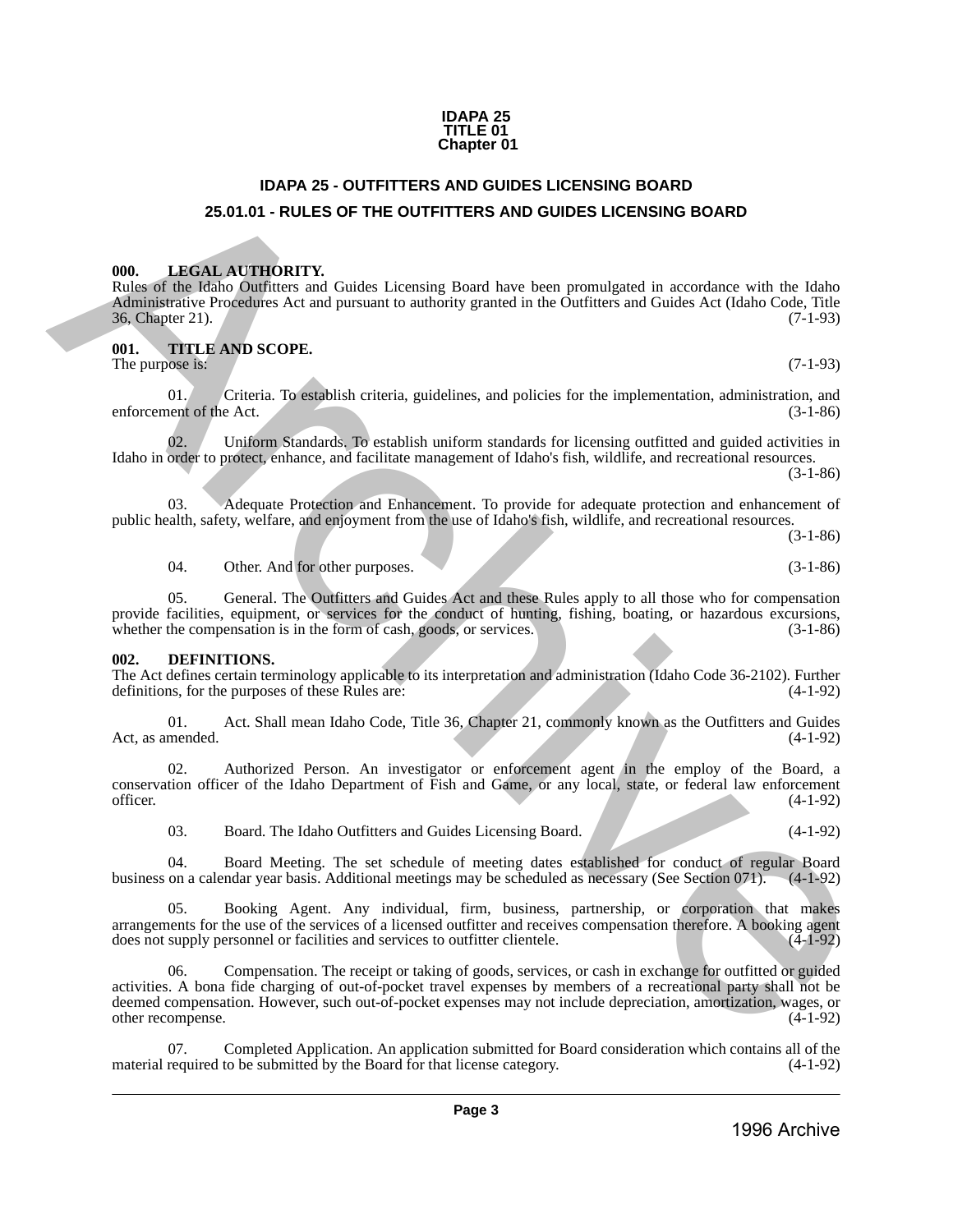08. Consideration. The receipt or taking of goods, services, or cash in exchange for the provision of and services in the conduct of outfitted or guided activities. (4-1-92) facilities and services in the conduct of outfitted or guided activities.

09. Desert. A region of scarce rainfall and vegetation in areas often having great differences between day, night and seasonal temperatures. A desert is a land surface ranging from level, plateau land, or undulating to sharply breaking hill-lands and sand dunes that, in addition, may be broken by poor to well-defined, deeply entrenched drainage systems, rims, cliffs, and escarpments. (4-1-92) (4-1-92)

10. Designated Agent. An individual who meets all qualifications for an outfitter's license who is employed as an agent by any person, firm, partnership, corporation, or other organization or combination thereof that is licensed by the Board to operate as an outfitter and who shall, together with the licensed outfitter, be responsible and accountable for the conduct of the licensed outfitter's operations. The name of each designated agent employed by an outfitter shall appear on the outfitter's bond. A designated agent may act as a guide if he possesses the qualifications of a guide as determined by the Board. (Previously referred to as Managing Agent). (4-1-92) Let the Society Consideration. The provide of photology services, or each in exchange for the provident of<br>
day right and we select the social and vegetation in access of the laving grout difference (cit-vary<br>
day right a

11. Drift Boats. Shall be substituted for and have the same meaning as "float boats" defined below. (4-1-92)

12. Enforcement Agent. An individual employed by the Board having the power of peace officers to enforce the provisions of the Idaho Outfitters and Guides Act (Idaho Code, Title 36, Chapter 21) and the Rules promulgated thereunder. (4-1-92) promulgated thereunder.

13. Facilities and Services. The provision of personnel, lodging (tent, home, lodge, or hotel/motel), transportation (other than by commercial carrier), guiding, preparation and serving of food and equipment, or any other accommodation for the benefit of clientele in the conduct of outdoor recreational activities as designed in Idaho Code  $36-2102(b)$ .

First Aid Card. A valid card issued by the American Red Cross to denote the individual whose name and signature appear thereon has successfully completed an applicable Red Cross course and is qualified to render appropriate, minimal first aid as prescribed by the American Red Cross, or other valid evidence showing successful completion of an equivalent course conducted by an organization acceptable to the Board. (4-1-92) successful completion of an equivalent course conducted by an organization acceptable to the Board.

15. Fishing. Fishing activities, on those waters and for those species described in the Idaho Department of Fish and Game "General Fishing Seasons Rules" and any anadromous fishing rules; for purposes of the "Act," fishing is defined as follows:

a. Anadromous fishing means fishing for salmon or steelhead trout. (4-1-92)

b. Float boat fishing means the use of floatboats without motors for the conduct of fishing as a major activity on those waters open to commercial activities as set forth in Section 059.

Fly fishing means a licensed activity restricted to the use of fly fishing equipment and procedures,<br>to Department of Fish and Game rules. (4-1-92) as defined by Idaho Department of Fish and Game rules.

d. Incidental fishing means fishing conducted as a minor activity. (4-1-92)

Power boat fishing means the use of power boats in conduct of fishing as a major activity on those n to commercial outfitting activities as set forth in Section 059. (4-1-92) Idaho waters open to commercial outfitting activities as set forth in Section 059.

f. Walk and wade fishing means fishing conducted along or in a river, stream, lake or reservoir, and may include the use of personalized flotation equipment, but does not include the use of watercraft. (4-1-92)

16. Float Boats. Watercraft (inflatable watercraft, dories, drift boats, canoes, catarafts, kayaks, sport yaks, or other small watercraft) propelled by, and moving with the stream flow, maneuvered by oars, paddles, sweeps, pike poles or by motors for downstream steerage only. Downstream steerage does not include holding or upstream travel of a watercraft with a motor. Excluded as float boats are personal flotation devices, innertubes, air mattresses,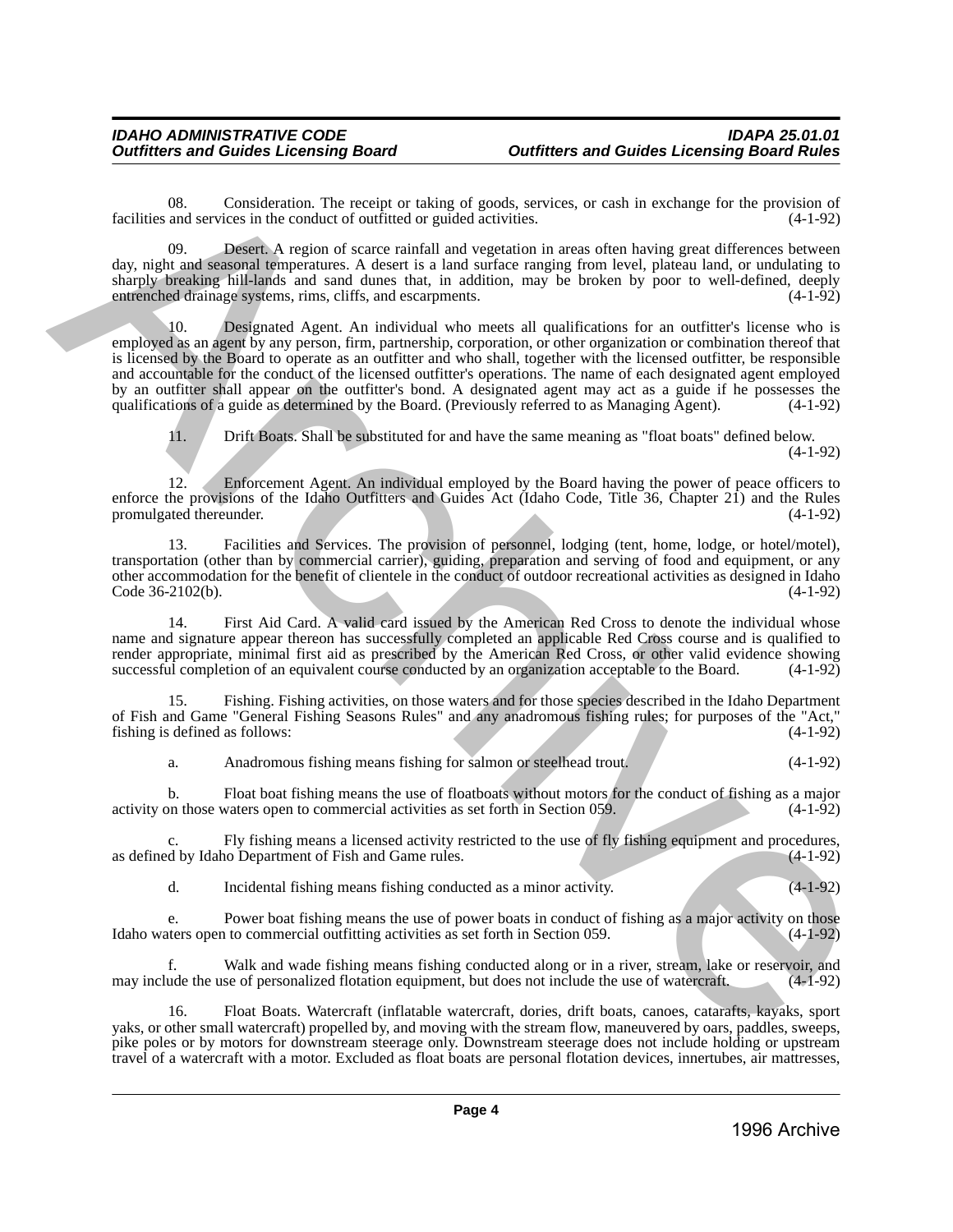or similar devices. (4-1-92)

17. Guide. An individual who meets the criteria as set forth in Idaho Code 36-2102(c), and has further met the required qualifications as prescribed in the Rules to provide professional guided services to clientele in the pursuit and conduct of licensed activities. (4-1-92)

18. Guide License. A license issued by the Board to an individual who is employed by a licensed outfitter to furnish personal services for the conduct of outdoor recreational activities as defined in Idaho Code 36-<br>(4-1-92)  $2102(c)$ . (4-1-92)

19. Hazardous Excursions. Outfitted or guided activities conducted outside municipal limits in a desert or mountainous environment which may constitute a potential danger to the health, safety, or welfare of participants involved. These activities shall include, but are not limited to: day or overnight trailrides, backpacking, technical mountaineering/rock climbing, cross-country skiing, backcountry alpine skiing, llama packing, snowmobiling, survival courses, and motored and non-motored cycling. (5-1-95) (5-1-95) or strengthend which show the third selection as performance of the third Code Se 2102(s), and the signification and the signification and the signification and the signification and the signification and the significatio

20. He/his/him. Shall mean either the male or female gender. (4-1-92)

21. Hunting. The pursuit of any game animal or bird and all related activities including packing of uipment, supplies, game meat and clients to and from a hunting camp. (12-30-93) camp equipment, supplies, game meat and clients to and from a hunting camp.

22. Incidental Activity. Shall be and is the same as a minor activity. (4-1-92)

23. Incidental Amendment. All outfitter license amendment requests that can be processed by the Board without requiring outside research or recommendation of a land managing agency or other agency before the Board takes final action on said amendment request.

24. Investigator. An individual employed by the Board to monitor compliance with the provisions of the Outfitters and Guides Act (Idaho Code, Title 36, Chapter 21) and Rules promulgated thereunder and issue warning tickets for violations thereof. An investigator shall not have arrest powers nor any other power of a peace officer. (4-1-92) officer. (4-1-92)

25. Major Activity. A licensed activity, the nature of which requires a significant commitment of time and effort by an outfitter in its execution and is intended to provide a significant amount of income to an outfitter.

(4-1-92)

26. Major Amendment. All outfitter license amendment requests requiring Board research or recommendation of a land management agency or other agency before the Board takes final action on the amendment request. (4-1-92)

27. Minor Activity. A licensed activity the nature of which may be carried out in conjunction with a major activity, but is not intended to provide a significant amount of income to an outfitter. (4-1-92)

28. Mountainous. A region receiving limited to abundant annual precipitation with an associated vegetative cover of grass, weeds, shrubs, or trees. Cool summer temperatures and cold winter temperatures prevail. A mountainous area is a land surface ranging from level to gently rolling low hills to elevated lands that are often broken with poor to well-developed, deeply entrenched drainage systems, rims, cliffs, and escarpments to steepsided land masses of impressive size and height. (4-1-92)

New Opportunity. A proposed commercial outfitted activity to be conducted in an area where no<br>al outfitted activity has been conducted in the past. similar commercial outfitted activity has been conducted in the past.

30. Nonresident. An individual, corporation, firm, or partnership who is not a resident of the state of Idaho. (See "Resident"). (4-1-92)

31. Nonuse. An outfitter's making zero use of major licensed activities for any two (2) of the three (3) g years. See Definitions, "Zero use," and Subsection 024.01. (4-1-92) preceding years. See Definitions, "Zero use," and Subsection 024.01.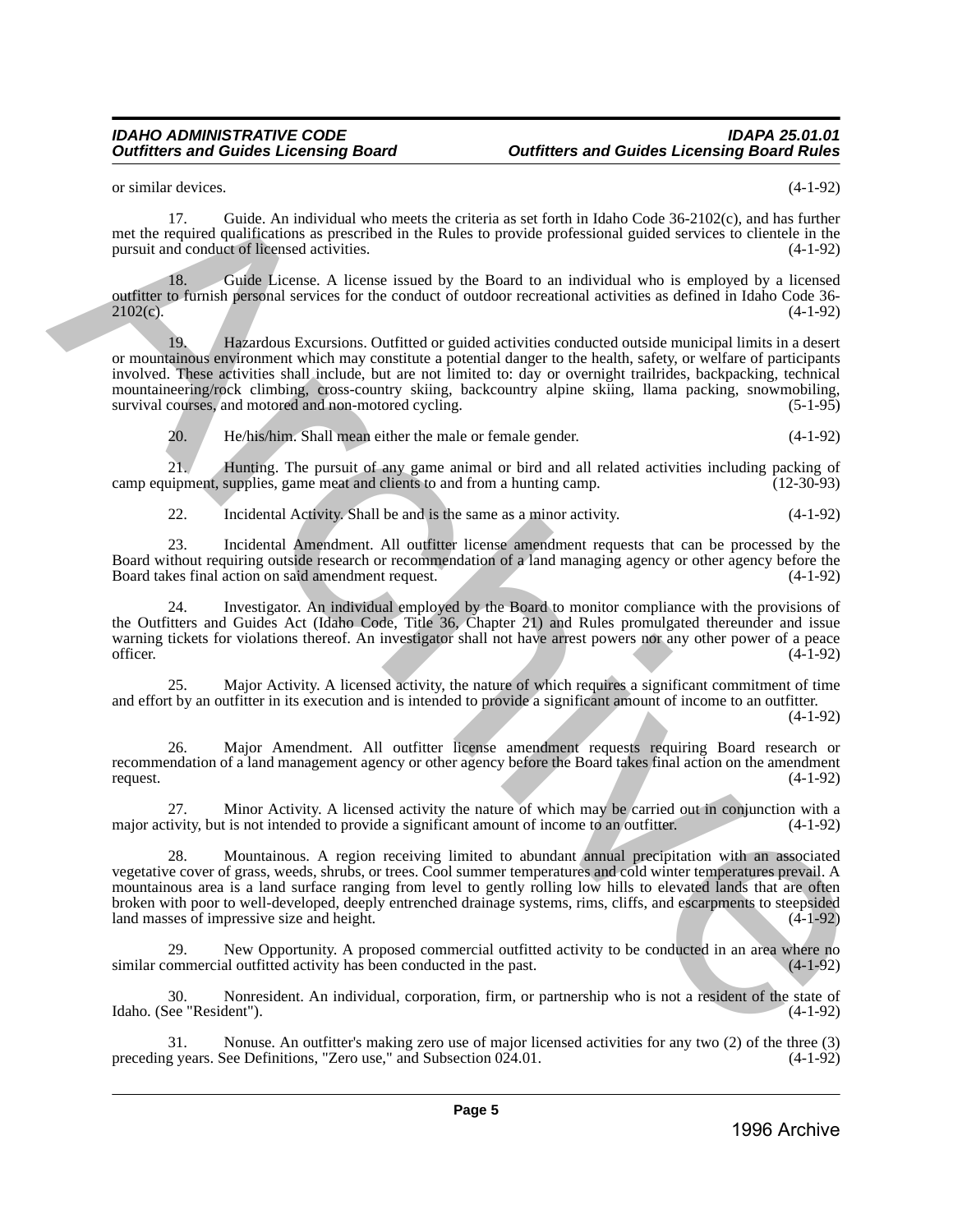| 32.<br>activities.  | Operating Area. The area assigned by the Board to an outfitter for the conduct of outfitting                                                                                                                                                                                                                                                                                                                                                                        | $(4-1-92)$ |
|---------------------|---------------------------------------------------------------------------------------------------------------------------------------------------------------------------------------------------------------------------------------------------------------------------------------------------------------------------------------------------------------------------------------------------------------------------------------------------------------------|------------|
| 33.                 | Operating Plan. A detailed schedule or plan of operation which an outfitter proposes to follow in<br>the utilization of licensed privileges, areas, or activities. (See Subsection 018.03).                                                                                                                                                                                                                                                                         | $(4-1-92)$ |
| 34.                 | Outfitter. An individual, corporation, firm, partnership, or other organization or combination<br>thereof that meets the criteria as set forth in Idaho Code 36-2102(b), and has further met the required qualifications as<br>prescribed in the Rules to conduct an outfitting business in Idaho.                                                                                                                                                                  | $(4-1-92)$ |
| 35.                 | Outfitter License. A license issued by the Board to an individual, partnership, corporation, or other<br>duly constituted organization to conduct activities as defined in Idaho Code 36-2102(b). NOTE: The conduct of an<br>outfitted operation on any private land(s) within an operating area approved by the Board is not authorized unless<br>signed permission/lease is obtained from the private land owner(s), or their agent(s), and filed with the Board. | $(4-1-92)$ |
| 36.<br>not include: | Out-of-Pocket Costs. The direct costs attributable to a recreational activity. Such direct costs shall                                                                                                                                                                                                                                                                                                                                                              | $(4-1-92)$ |
| a.                  | Compensation for either sponsors or participants;                                                                                                                                                                                                                                                                                                                                                                                                                   | $(4-1-92)$ |
| b.                  | Amortization or depreciation of debt or equipment; or                                                                                                                                                                                                                                                                                                                                                                                                               | $(4-1-92)$ |
| c.                  | Costs of non-expendable supplies.                                                                                                                                                                                                                                                                                                                                                                                                                                   | $(4-1-92)$ |
| 37.                 | Power Boats. All motorized watercraft used on Idaho waters open to commercial outfitting<br>activities as set forth in Subsections 059.01 and 059.02. Excluded as power boats are hovercraft, jetskis or similar<br>devices, and float boats using motors for downstream steerage.                                                                                                                                                                                  | $(4-1-92)$ |
| 38.                 | Relinquishment of License Privileges. The failure to re-apply at the expiration of a license; the loss<br>through nonuse, revocation, or voluntary surrender of a license; or other loss of license. (See Subsection 030.03).                                                                                                                                                                                                                                       | $(4-1-92)$ |
| 39.                 | Resident. An individual, corporation, firm, or partnership who has resided in the state of Idaho for a<br>period of six (6) months next preceding the time of application for license.                                                                                                                                                                                                                                                                              | $(4-1-92)$ |
| 40.                 | Rules. The Rules of the Board.                                                                                                                                                                                                                                                                                                                                                                                                                                      | $(4-1-92)$ |
| 41.                 | Stay of Board Action. An order, pursuant to Idaho Code $67-5215(c)$ , stopping or delaying the<br>enforcement of a Board decision, order or action.                                                                                                                                                                                                                                                                                                                 | $(4-1-92)$ |
| 42.<br>$(4-1-92)$   | Third Party Agreement. The allowing of the conduct of an outfitted or guided activity by the<br>outfitter licensed to conduct those activities by any persons not directly employed by said outfitter. (See Section 023).                                                                                                                                                                                                                                           |            |
| 43.                 | Trainee. A person not less than sixteen (16) years of age who does not possess the necessary<br>experience or skill qualifications required to obtain a guide license, but who is working toward obtaining the<br>necessary experience or skill qualifications. This required training shall be recorded on a form provided by the Board.<br>A trainee may not provide any direct guiding services for clients, but may assist while under direct supervision.      | $(5-1-95)$ |
| 44.                 | Under Supervision. The trainee must be in a boat operated by a licensed boatman, or one in which<br>the operation is closely monitored by a licensed boatman. The licensed boatman need not be in the same boat during<br>training as long as the trainee's activity is closely monitored.                                                                                                                                                                          | $(4-1-92)$ |

45. Unethical/Unprofessional Conduct. Any activity(ies) by an outfitter or guide which is inappropriate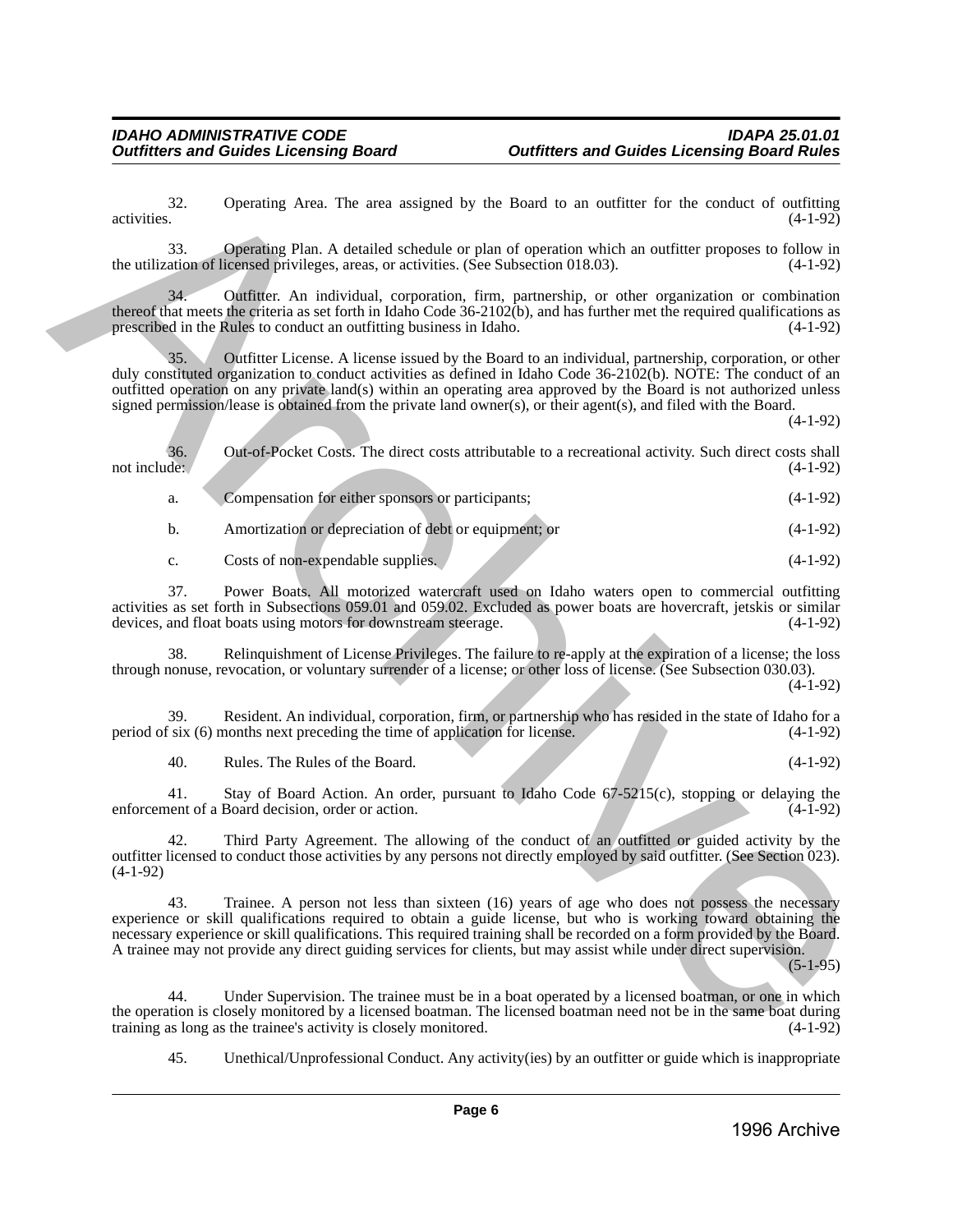to the conduct of the outfitting or guiding profession. These activities include, but are not limited to: an outfitter employing an unlicensed guide; providing false, fraudulent or misleading information to the Board; failure to provide services as advertised or contracted; harassment of the public in their use of Idaho's outdoor recreational opportunities; violation of state or federal fish and game laws; engaging in unlicensed activities or conducting outfitter/guide services outside the operating area for which the licensee is licensed; or disregard for the conservation, maintenance or enhancement of fish, game, land and water resources. (4-1-92) to be ordered to the callinger guidelig removements. These archives from the main of the calling the calling the state of the calling the calling the calling the state of the calling the calling the calling the calling t

46. Validated Training Form. An approved form bearing the "Great Seal of the State of Idaho" AND the official stamp of the Board affixed thereon. (4-1-92)

47. Watercraft. A boat or vessel propelled mechanically or manually, capable of operating on inland water surfaces. Excluded as watercraft are hovercraft, jetskis, personal flotation devices (PFD's), or similar devices. (4-1-92)

48. Zero Use. No or negligible use by an outfitter of his licensed activity unless the lack of use is due to an act of nature or season or hunting or fishing restrictions by a state or federal agency that limit the ability of the outfitter to seek and accommodate clientele. outfitter to seek and accommodate clientele.

### <span id="page-6-0"></span>**003. QUALIFICATIONS.**

An applicant for an outfitter and/or guide license must: (3-1-86)

01. Age. Be at least eighteen (18) years of age. (3-1-86)

02. First Aid. For a guide, or for an outfitter who wishes to guide, have a first aid card and be aware of general emergency procedures. (3-1-86)

03. Knowledge. Have extensive, first-hand knowledge of the area and/or waters and/or activities involved in his proposed operation. When the application includes big game hunting, he must know the habits of the game sought and hunting techniques that are successful in the area, be able to care for meat and trophies, and be familiar with applicable game and firearm laws. (3-1-86) familiar with applicable game and firearm laws.

### <span id="page-6-1"></span>**004. LICENSE REQUIREMENTS.**

Idaho law (Idaho Code, Title 36, Chapter 21) requires that: (10-15-88)

01. License. An outfitter and/or guide license must be secured and in the possession of the licensee before commencing outfitting, guiding, or acting in any capacity as an outfitter or guide. The submission of a license application does not fulfill this requirement. (10-15-88)

02. Activities. An outfitter's license shall have set forth upon its face or an attachment thereto the realistic activities which the license is authorized to conduct. (10-15-88) operating area and the specific activities which the licensee is authorized to conduct.

03. Other. A guide license shall specify the activities for which the licensee is qualified to guide. The licensee shall guide only within the operating area and for activities covered by the employing outfitter's license (see Section 032). The employing outfitter(s)' operating area description shall not be attached to a guide license.

(10-15-88)

04. Restrictions. It be deemed unlawful and a misdemeanor for any person to: (10-15-88)

a. Engage in the occupation of guiding unless said person is employed by a licensed Idaho outfitter esses a valid guide license issued by the Board; or (10-15-88) and possesses a valid guide license issued by the Board; or

Knowingly and willingly conspire to violate the provisions of Idaho Code, Title 36, Chapter 21, or rated thereunder. the Rules promulgated thereunder.

# <span id="page-6-2"></span>**005. LICENSE PRODUCTION.**

A license must be in possession of the licensee while engaged in outfitting or guiding and must be produced upon the request of an authorized person. (5-1-95) request of an authorized person.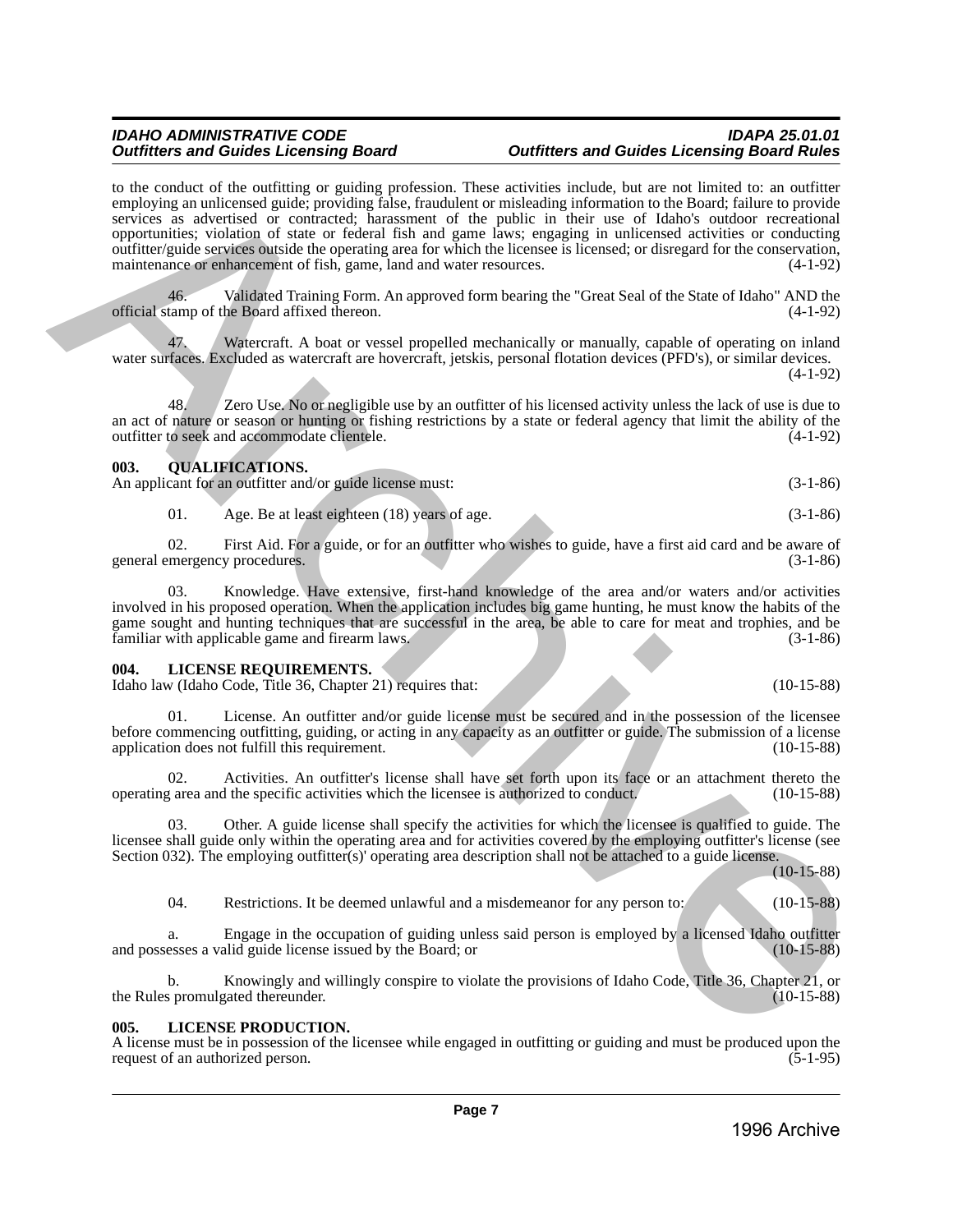### <span id="page-7-0"></span>**006. FIRST AID KIT.**

A first aid kit shall be present and available on every outfitted excursion. (5-1-95)

### <span id="page-7-1"></span>**007. LICENSE RESTRICTIONS.**

A license issued by the Board shall, for an outfitter license, specify the operating area and all activities for which the outfitter is licensed; for a guide license, specify all activities for which a guide is qualified to guide and shall indicate the outfitter(s) who signed the guide license application as the employing outfitter(s); and identify such limitation(s) or qualification(s) as may be imposed by the Board in issue of said license.  $(10-15-88)$ or qualification(s) as may be imposed by the Board in issue of said license.

01. Restriction. An outfitter shall not conduct any activities not specified on the outfitter license, nor n any area(s), nor on any water(s) for which he is not licensed. (10-15-88) operate in any  $area(s)$ , nor on any water $(s)$  for which he is not licensed.

02. Qualified. All outfitters must be qualified to guide or have in their employment a licensed guide or guides who are qualified for the activity(ies) for which the outfitter is licensed. (10-15-88)

03. Review. An outfitter's qualifications to guide shall be reviewed by the Board, and, if approved, he sued both an outfitter and guide license at no additional fee. (10-15-88) will be issued both an outfitter and guide license at no additional fee.

04. Guide Restrictions. A guide shall not guide for any activity(ies), or on any water, or in any  $\alpha$  area for which his employing outfitter is not licensed. (5-1-95) operating area for which his employing outfitter is not licensed.

05. Qualifications. The qualification(s) of an outfitter or guide licensee shall be determined in ce with Idaho Code, Title 36, Chapter 21, and Rules promulgated thereunder.  $(10-15-88)$ accordance with Idaho Code, Title 36, Chapter 21, and Rules promulgated thereunder.

06. Limitation. A limitation in number of clientele served, operating area, or any other criteria affecting the safety, health, and welfare, of the public or viability of the fish, and wildlife, or other natural resources shall be imposed in licensing where such limitation is deemed necessary by the Board in accordance with Idaho Code, Title<br>36, Chapter 21, and the Idaho Outfitters and Guides Licensing Board Rules. (10-15-88) 36, Chapter 21, and the Idaho Outfitters and Guides Licensing Board Rules. 66. **IREN' AID KUT**<br>Archive SHE MANT CONTOINE and available on every unified excussion.<br>
Archive and the simulation in the simulation of the simulation of the simulation of the simulation of the simulation of the simulati

07. Notification. An outfitter shall notify the Board: (10-15-88)

When an outfitter permanently terminates the services of a licensed guide during the season, the iffied within fifteen  $(15)$  days, stating the date of termination.  $(10-15-88)$ Board shall be notified within fifteen  $(15)$  days, stating the date of termination.

b. When an outfitter employs a guide who is not currently licensed under his outfitter's license, said shall notify the Board within fifteen (15) days. (10-15-88) outfitter shall notify the Board within fifteen  $(15)$  days.

The above requirements shall not apply in the case of a temporary employment, or short term "loan" or transfer (less than fifteen (15) days duration) of a guide between outfitters, or termination of employment of a guide upon completion of the seasonal activity for which the guide was employed. (10-15-88) a guide upon completion of the seasonal activity for which the guide was employed.

### <span id="page-7-2"></span>**008. EMPLOYMENT OF OUTFITTERS.**

An outfitter may guide for another outfitter or rent or lease equipment or services as follows: (10-15-88)

01. Other Outfitter. An outfitter may guide for another outfitter when properly employed by that outfitter, provided that both the employee and employer licenses contain a statement indicating Board approval for such guiding to occur. (10-15-88)

Other. If an outfitter is employed to guide activities not covered by his own guide license, he must first submit his qualifications to the Board for approval along with the certification required from the employing outfitter prescribed in Subsection 034.02. (10-15-88)

03. No Sharing of Profits. While an outfitter is employed as a guide by another outfitter, there shall be no sharing of profits or equipment and/or animals other than leased equipment and/or leased animals. An outfitter when employed as a guide may only render personal services as would any other guide. (10-15-88) when employed as a guide may only render personal services as would any other guide.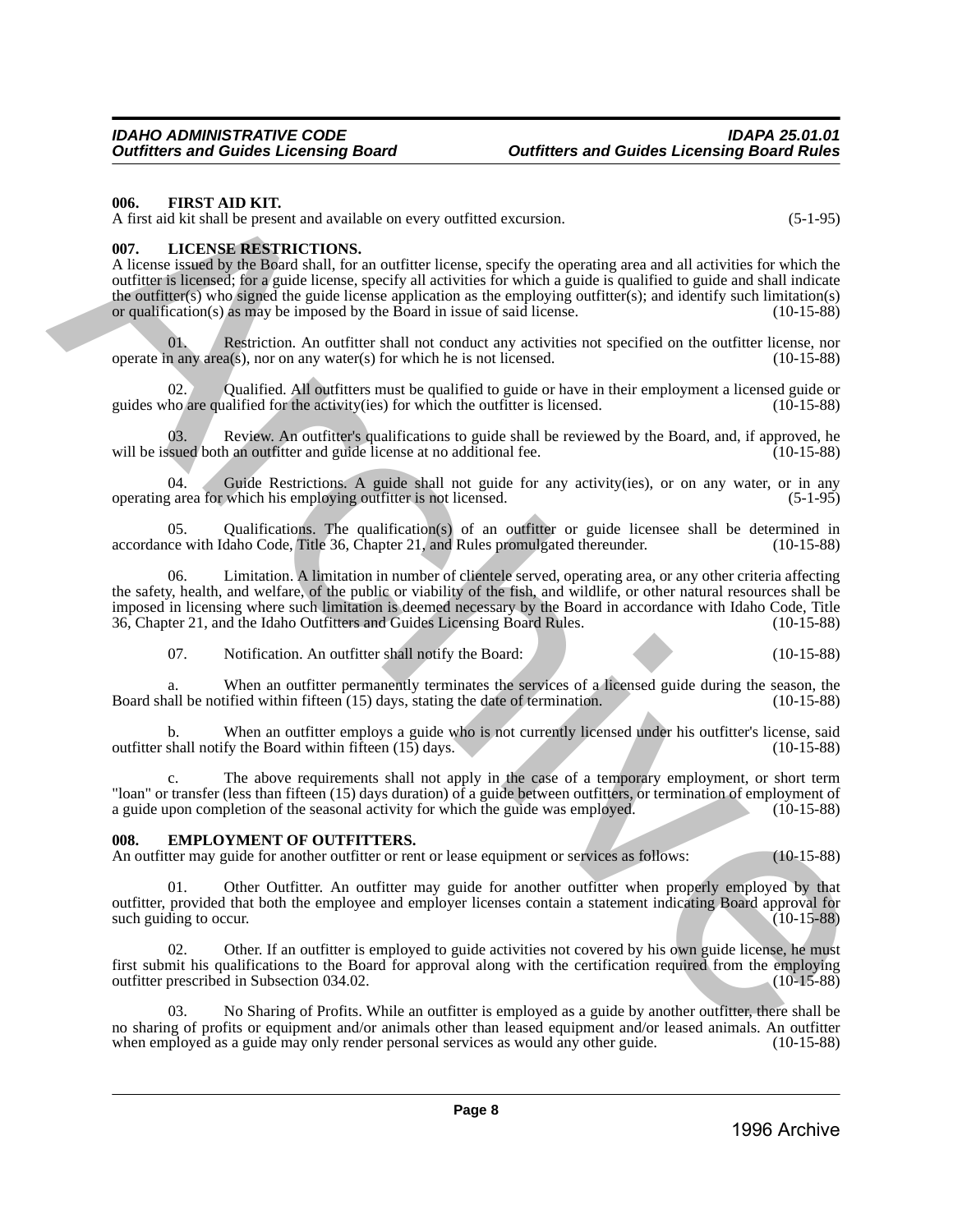04. Agreement. When an outfitter utilizes equipment from another outfitter or a guide in the provision of facilities, services and transportation to clientele, a written notice of usage shall be filed with the Board. A current certificate or proof on non-owner liability insurance coverage by the outfitter which has been provided to the Board shall suffice as notification. (12-30-93)

# <span id="page-8-0"></span>**009. AMENDMENT FEE.**

An amendment fee shall be charged for every amendment to an outfitter or guide license in accordance with Idaho  $\text{Code } 36-2108(\text{d})(3):$  (10-15-88)

| 01. | Outfitter License - Major Amendment. Seventy-five dollars (\$75). | $(10-15-88)$ |
|-----|-------------------------------------------------------------------|--------------|
| 02. | Outfitter License - Incidental Amendment. Ten dollars (\$10).     | $(10-15-88)$ |
| 03. | Guide License - All Amendments. Ten dollars (\$10).               | $(10-15-88)$ |

# <span id="page-8-1"></span>**010. COMPLIANCE WITH LAWS.**

All licensees must comply with all local, state, and federal laws; they must at all times cooperate fully with private landowners, public land management agencies, and/or stockmen and respect their rights and privileges; they must advise clients of all applicable conservation and game laws and must not condone or willfully allow their violation; they must report all violations to a law enforcement officer. In instances where violations of local, state, or federal laws have occurred, such violations will be handled in accordance with the following discretionary criteria: (3-1-86) of fishbets, were estable the mean southing supported to mean the mean term and the provision of the proposition of the mean of the mean of the mean of the mean of the mean of the mean of the mean of the mean of the mean

01. Violations. An applicant who has never held an outfitter or a guide license and who has been convicted of a violation of local, state, or federal law may be required to appear before the Board. Each such conviction will be appraised and a decision to approve or deny the application will be based upon the nature and the circumstances of the violation.

02. Examination by Board. When a license holder is convicted of a violation of local, state, or federal law, the Board will examine the nature of the violation and the circumstances in determining whether or not a hearing shall be held for the purpose of restricting, suspending or revoking the outfitter or guide license or imposing an administrative fine for any violation. Any such violator may be required to appear before the Board before a license will be issued for the following year. (3-1-86) will be issued for the following year.

# <span id="page-8-2"></span>**011. PRIVATE MEMBERSHIP.**

An outfitter license shall not be issued to any individual, group, corporation, or club which limits its services to a membership or does not offer services to the general public. A group, corporation, or club formed in a manner so as to solicit participation from the general public and to provide services on a guided and/or paid basis beyond a sharing of expenses shall be required to comply with the provisions of the Outfitters and Guides Act (Idaho Code, Title 36,  $\ell$  Chapter 21). (3-1-86)

# <span id="page-8-3"></span>**012. OUTFITTER RESPONSIBILITIES.**

An outfitter shall be responsible for: (9-1-90)

01. Camps. Maintaining neat, orderly, and sanitary camps at all times. (9-1-90)

02. General. Providing clean, fresh drinking water, protecting all food from contamination, and disposing of all garbage, debris, and human waste in the manner prescribed by regulations concerning use of private and public lands.  $(9-1-90)$ 

03. Livestock Facilities. Ensuring that livestock facilities are kept separate from camp facilities, and ms are protected from contamination. (9-1-90) that streams are protected from contamination.

04. Actions. The actions of all guides, and other persons, while in the scope of their employment. (9-1-90)

<span id="page-8-4"></span>**013. APPLICATION FORMS.** 

The Board shall prescribe the form and content of applications for licenses and may require any information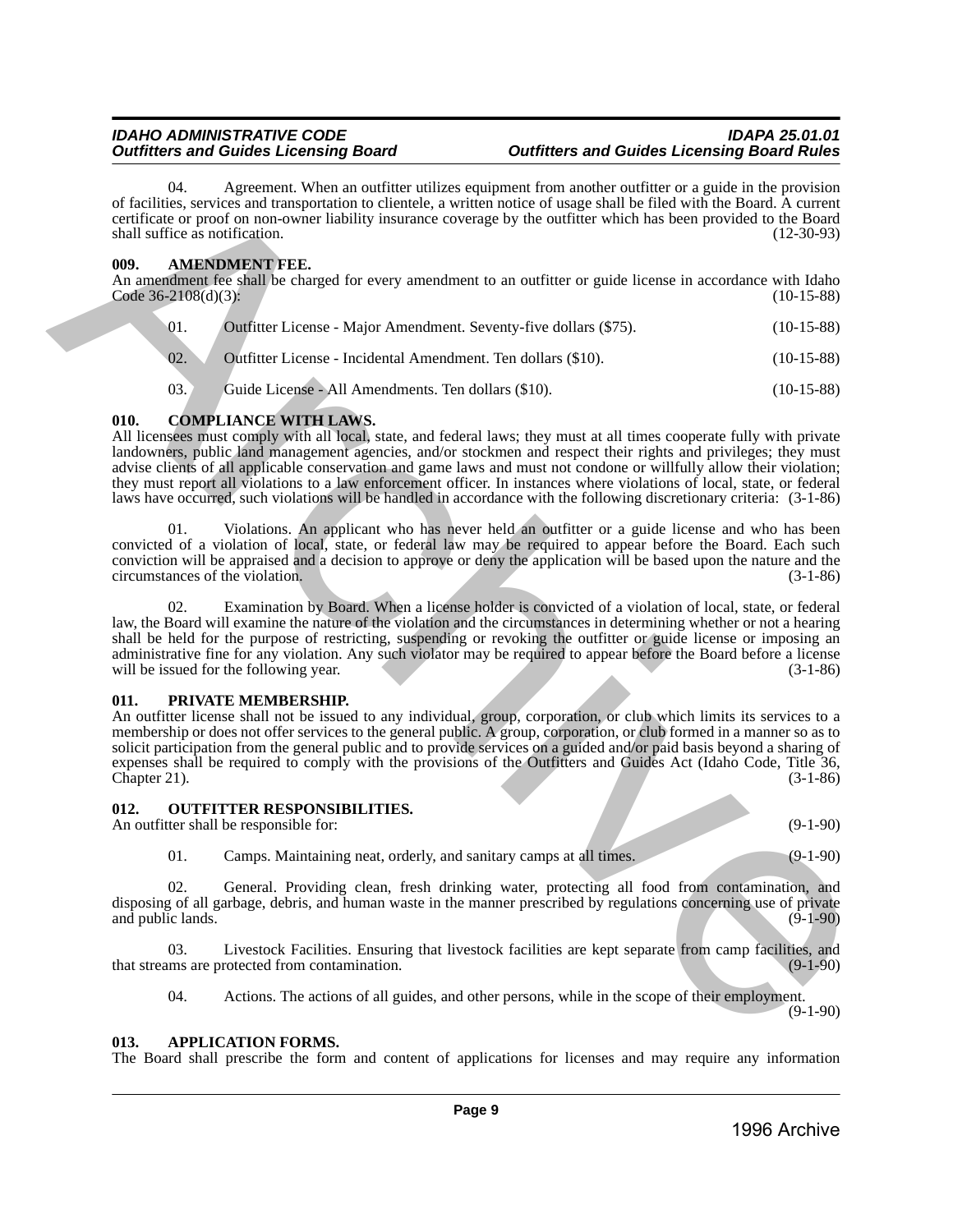reasonably necessary to carry out the intent of the Act. Every section of the application must be completed in detail unless it does not apply to the type of license requested. The Board will not review incomplete applications.  $(10-30-73)$ 

# <span id="page-9-0"></span>**014. RESIDENCY.**

An applicant for either an outfitter or a guide license shall declare a residency status and indicate such on the application. (3-1-86) application. (3-1-86)

# <span id="page-9-1"></span>**015. FEES.**

Prior to the issuance of a license, an applicant must submit the appropriate fee in the form of a certified check, cashier's check, money order, or outfitter's company check. The fee need not be submitted by a new applicant in order for the application to be considered complete but must accompany any renewal application.  $(4-1-92)$ for the application to be considered complete but must accompany any renewal application.

Fee. The fee for a resident or nonresident outfitter license is two hundred fifty dollars (\$250) for licenses effective April 1, 1992. When a completed renewal application is filed with the Board after March 31, the following penalty shall apply: (4-1-92)

a. A completed application postmarked or received by the Board prior to April 16 - no late fee shall apply. (4-1-92)

A completed application postmarked or received by the Board April 16 through June 30 - a fifty be shall be paid before the license is issued.  $(4-1-92)$ dollar  $(\$50)$  late fee shall be paid before the license is issued.

c. A completed application postmarked or received by the Board July 1 through March 31 of the ensuing license year must comply with the following before a license will be considered: (4-1-92)

- i. Payment of the fifty dollar (\$50) late fee; (4-1-92)
- ii. Submission of a new application inclusive of an operating plan; (4-1-92)
- iii. Submission of use records for the previous three  $(3)$  years;  $(4-1-92)$

d. If a completed application is not postmarked or otherwise received by the Board by March 31 of the ensuing license year, the license is relinquished. (4-1-92)

02. Other Fee. The fee for a resident or nonresident guide license is eighty-five dollars (\$85) for licenses effective April 1, 1992. (4-1-92)

# <span id="page-9-2"></span>**016. REFERENCE REQUIREMENTS.**

When an outfitter applicant has not been licensed within the previous five (5) years, he must include as references:  $(5-1-95)$ 

01. Five (5) People. The names and addresses of five (5) people, not related to the applicant, who have known him for at least five (5) years, three (3) of whom have knowledge of the applicant's qualifications to act as an outfitter; and two (2) of whom shall be bank or credit references.  $(5-1-95)$ outfitter; and two  $(2)$  of whom shall be bank or credit references.

02. Two (2) Recent Employers. The applicant must also include the names and addresses of his two (2) most recent employers and dates of employment with each. (3-1-86)

# <span id="page-9-3"></span>**017. REVIEW OF APPLICATIONS.**

An application requesting activities and operating areas identical to a license held the previous year will be reviewed by the Board by March 31, or thirty (30) days from the date all materials required for a complete application are received, whichever is later. An application requesting activities or areas in addition to those licensed the preceding license year, or an initial application, will be reviewed by the Board by March 31, or ninety (90) days from the date all materials are received, whichever is later. materials are received, whichever is later. resumed by teachive pairs and the latter in the declineration in the application range becomes the computer of the computer of the stress of the stress of the stress of the stress of the stress of the stress of the stress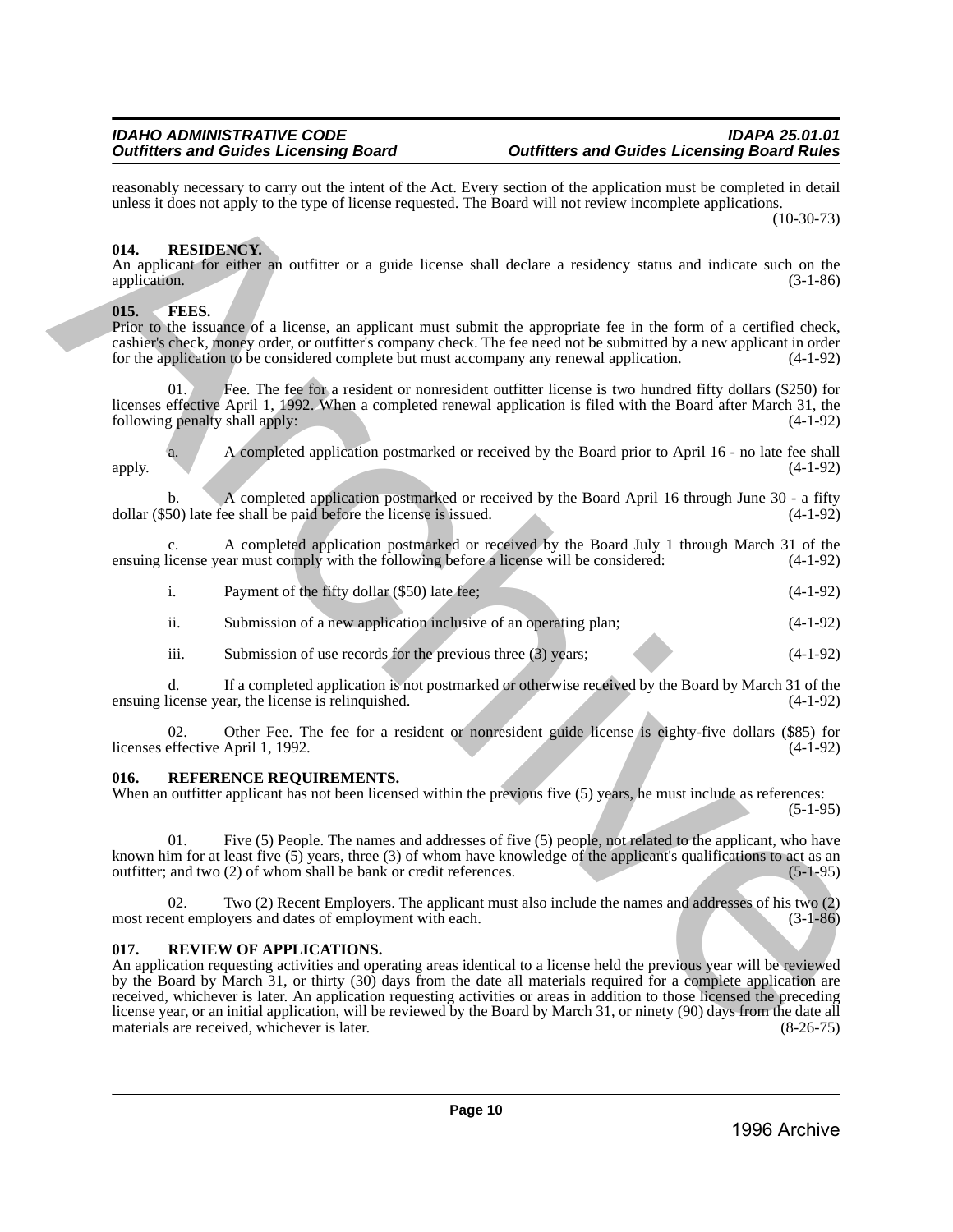### <span id="page-10-0"></span>**018. NEW OUTFITTER APPLICATION.**

In order to be complete, a new outfitter license application must, in addition to all other requirements: (9-1-90)

01. Signed. Be signed by the applicant under oath before a notary public and be accompanied by a bond on a form approved by the Board. (9-1-90)

02. Other Signatures. Include the signatures of: (9-1-90)

a. The affected state and federal land managers in all areas where an outfitter plans to utilize lands administered by the state or federal government (this may involve memorandum of understanding procedures as applicable to proposed operation on national forest or public domain lands); and, (9-1-90) applicable to proposed operation on national forest or public domain lands); and,

b. Private land owners, or their agents, where an outfitter applicant proposes to use such private lands eration. (9-1-90) in his operation.

03. Operating Plan. Include an operating plan. The operating plan shall include, among other things, (9-1-90) the following:

a. A list of the activities to be conducted in the operating area(s) requested. (9-1-90)

b. A detailed map showing the operating area(s) requested for each activity and a worded description of the boundaries of said operating area(s), described in terms of rivers, creeks, and ridges with prominent reference coordinates (section, township, and range). (9-1-90) coordinates (section, township, and range).

c. An outfitter whose operation is solely on rivers, streams, lakes or reservoirs should specify put-in and take-out points but need not send maps.

d. A detailed description of how and when each operating area(s) will be used for each activity.  $(9-1-90)$ 

e. The proposed number of guests intended to be accommodated for each activity within the proposed g area(s). operating  $area(s)$ .

f. A list of the names and locations of camps that will be used for each activity, and whether on public or private land.

A list of the basic equipment, facilities, and livestock, and proof of financial capability necessary to sed outfitted activity or business. (9-1-90) conduct the proposed outfitted activity or business.

h. The number, title (guide, lead guide, etc.), and principal activities of individuals to be employed in (9-1-90) the business operation.

i. A plan to assure the safety and provide for emergency medical care of guests. (9-1-90)

# <span id="page-10-1"></span>**019. DESIGNATED AGENT.**

When the applicant is a corporation, firm, partnership, or other organization or combination thereof, a supplemental form shall be completed and it shall designate at least one (1) designated agent who is a qualified outfitter who shall be responsible for the outfitting business. The outfitter business and designated agent(s) must each make application and obtain licenses. One (1) bond naming the business and the designated agent(s) must be submitted to the Board to complete a renewal application. Any new applicant who has been approved by the Board must submit a bond prior to the issuance of a license. (10-15-88) the issuance of a license. IT is Now Your PIFFIRE APPHACYTICAL CHOICH, and general of the complete of the complete of the complete of the complete of the complete of the complete of the complete of the complete of the complete of the complete of th

# <span id="page-10-2"></span>**020. EXAMINATION.**

All new applicants applying for an outfitter or designated agent license will be required to take a written and/or oral examination on the Act, the Rules, and general outfitting procedures. If the applicant fails the test, he may retake it after a fifteen  $(15)$  day waiting period. If he fails it a second time, the application for that license year will be denied due to an insufficient knowledge of matters essential to the conduct of an outfitter operation. due to an insufficient knowledge of matters essential to the conduct of an outfitter operation.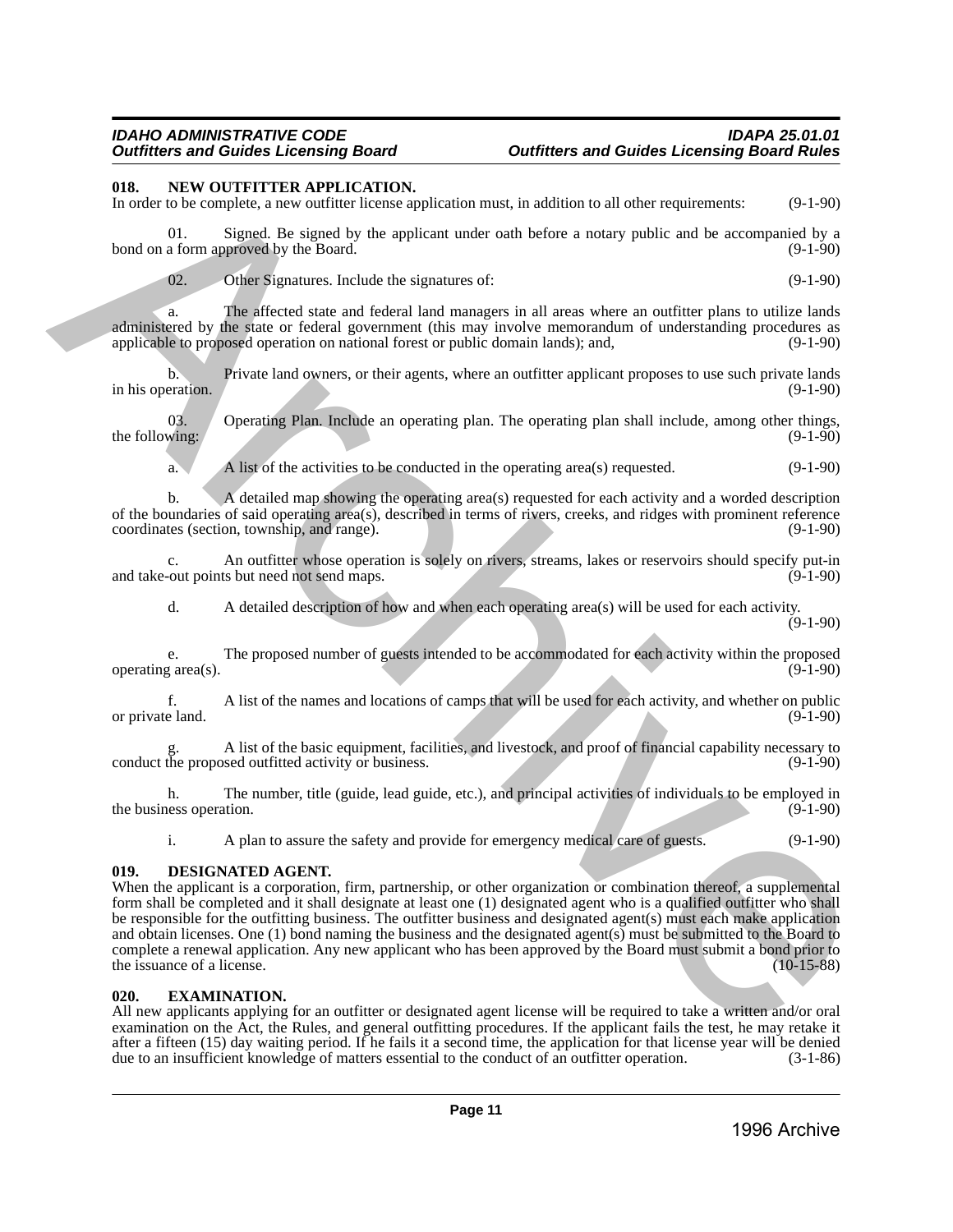# <span id="page-11-0"></span>**021. EVALUATION OF THE OUTFITTER APPLICATION.**

In evaluating an outfitter application for approval or denial, the Board shall consider, but not be limited to, the following criteria: (3-1-86) (3-1-86)

01. Compliance. Applicant compliance with qualification criteria as prescribed in the Act and the Rules. (3-1-86)

02. Need for Services. The public need for the proposed service(s) in the area requested on the application. (3-1-86) application. (3-1-86)

03. Other. The extent of the applicant's experience, knowledge, and ability in the area and in the of activities requested. conduct of activities requested.

04. Equipment and Resources to Operate. The applicant's qualifications by reason of equipment or s to operate. (3-1-86) resources to operate.

05. Previous Record. The applicant's previous record. (3-1-86)

06. Accessibility. The accessibility of the area and use by the general public, the commercial use already licensed in the area, the particular terrain, and normal weather conditions during the season of operation.

(3-1-86)

07. Area Requested. The total amount of area requested, giving due consideration to the effect such license would have upon the environment, the amount of game available to be harvested, the probable impact on the area should additional licenses be issued, and the number of persons who can be adequately served in the area.

(3-1-86)

- 08. Operating Plan. The adequacy and acceptability of the proposed operating plan. (3-1-86)
- a. The applicant's knowledge of financial and business management needs and practices. (3-1-86)
- b. The applicant's ability to manage and direct personnel and guests. (3-1-86)

### <span id="page-11-1"></span>**022. ISSUANCE OF AN OUTFITTER LICENSE.**

When the Board issues an outfitter license, said license shall specify the activity(ies) for which the applicant is licensed, designate specific operating area(s) for each activity, and be based on an operating plan acceptable to the Board. In order to safeguard the health, safety, and welfare of the public and for the conservation of wildlife resources, the Board may place a limit on the number of outfitter licenses issued within an operating area. (10-15-88)

### <span id="page-11-2"></span>**023. THIRD PARTY AGREEMENTS.**

An outfitter shall not sublet or enter into any third party agreements involving the use of his activity(ies), operating area(s), or license. (10-15-88)  $area(s)$ , or license.

01. Employed. No licensed outfitter shall allow any person to conduct any of the activities for which he ed unless said person is employed directly by the outfitter as a guide. (10-15-88) is licensed unless said person is employed directly by the outfitter as a guide.

02. No Activities. No person shall conduct any outfitted activities for or on behalf of a licensed outfitter unless said person is directly employed as a guide by the outfitter to whom the operating area(s) and activity(ies) are licensed. (10-15-88) activity(ies) are licensed.

03. Other Activities. Any arrangement wherein an outfitter licensed to conduct outfitted activity(ies) in an operating area(s) knowingly allows, condones, or otherwise abets and supports the conduct of outfitting activity(ies) by another, wherein said outfitter does not assume full and complete responsibility for all clients booked for such activity(ies), shall constitute an unlawful third party agreement. Complete responsibility includes providing liability insurance to cover the client, collection of fees paid for the activity(ies), payment of user fees and taxes, and making the client aware as to who is the responsible outfitter(s). Such unlawful activity(ies) shall be grounds for 62. EVALUATION OF THE OUTETTER APPLICATION.<br>
Solibridge celecting mathematic september of detail, the Banal shall consider, but are the limited by the Solibridge celecting mathematic september of the properties are presen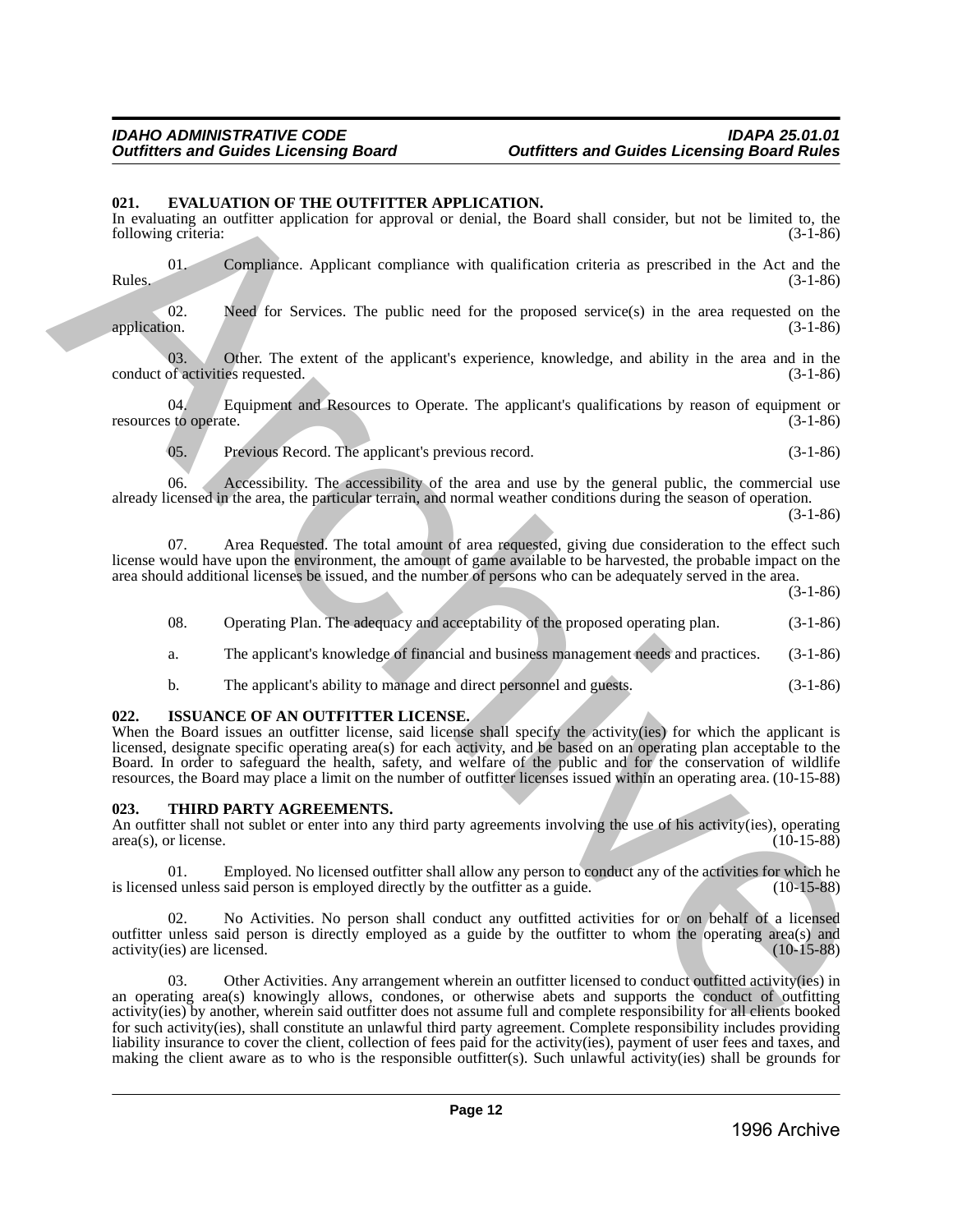discipline as unethical and unprofessional conduct in addition to any other penalties which may be assessed for violations of these Rules or the laws of the state of Idaho. (10-15-88) violations of these Rules or the laws of the state of Idaho.

04. Booking Agent. This Rule shall not be deemed to apply to the conduct of a booking agent nor to an agreement between two  $\tilde{Q}$  or more outfitters in which the outfitters provide services to the same party or parties within their respective operating areas. (10-15-88) within their respective operating areas.

# <span id="page-12-0"></span>**024. STANDARDS FOR NON-USE.**

Prior to the renewal of a license, the Board shall review the outfitter's use reports for the preceding three (3) years to determine whether the operation falls within a nonuse category as defined in Subsection 024.01. If the outfitter falls within a nonuse category, a "notice of nonuse" may be issued to the outfitter. The notice shall include the activity(ies) and operating area(s) deemed to be in nonuse, an explanation of how the determination was made, and the hearing date on which the Board will consider whether the license or any part thereof should not be renewed because of nonuse. nonuse.  $(3-1-86)$ discription as one this interaction and consistent consistent consistent and the present of the second field and the second of the second of the second of the second of the second of the second of the second of the second

01. Nonuse. For the purpose of this section shall mean zero use of an outfitter's licensed activity(ies) for any two (2) of the three (3) preceding years as reported by the licensee in his annual report to the Board. (3-1-86)

02. Waiver. Upon a showing of good cause, the Board may waive compliance with the nonuse standard. (3-1-86) standard. (3-1-86)

# <span id="page-12-1"></span>**025. OUTFITTER RENEWAL.**

Every application for license renewal must include: (3-1-86) (3-1-86)

01. Operating Plan. A proposed operating plan if any amendment to the existing operation is sought.  $(3-1-86)$ 

02. Use Report. A use report for the preceding year which shall contain a report on the actual use ne preceding year. (3-1-86) during the preceding year.

# <span id="page-12-2"></span>**026. OPERATING AREA ADJUSTMENTS.**

An outfitter's operating area may be adjusted for reasons of wildlife harvest, where territorial conflict exists, or for the safety of persons utilizing the services of outfitters. (10-15-88) safety of persons utilizing the services of outfitters.

01. Hearing. If the Board determines that a hearing is necessary prior to the adjustment of a licensee's operating area, such hearing shall be conducted in accordance with the Idaho Administrative Procedures Act, Idaho Code 67-5209 through 67-5214, and all affected parties shall be afforded an opportunity to participate. (10-15-88)

Consideration. In determining whether to adjust an operating area for reasons of wildlife harvest, earing officer shall consider, among other things, the following: (10-15-88) the Board or the hearing officer shall consider, among other things, the following:

a. Any changes in wildlife harvest, including any increase or decrease in wildlife harvest attributable to the licensee's activity(ies). (10-15-88)

b. Any new limitation(s) imposed or recommendation(s) made regarding wildlife harvest in the g area(s) by any governmental agency since the issuance of the license.  $(10-15-88)$ operating  $area(s)$  by any governmental agency since the issuance of the license.

c. Any environmental change(s) that have occurred in the operating area(s) that affect wildlife management. (10-15-88) management. (10-15-88)

d. Any undesirable wildlife impact(s) that may be ameliorated by a territorial adjustment. (10-15-88)

e. Any new information discovered since the issuance of the license regarding wildlife management in the operating  $area(s)$ .

Consideration. In determining whether to adjust an operating area for reasons of territorial conflict, earing officer shall consider, among other things, the following: (10-15-88) the Board or the hearing officer shall consider, among other things, the following: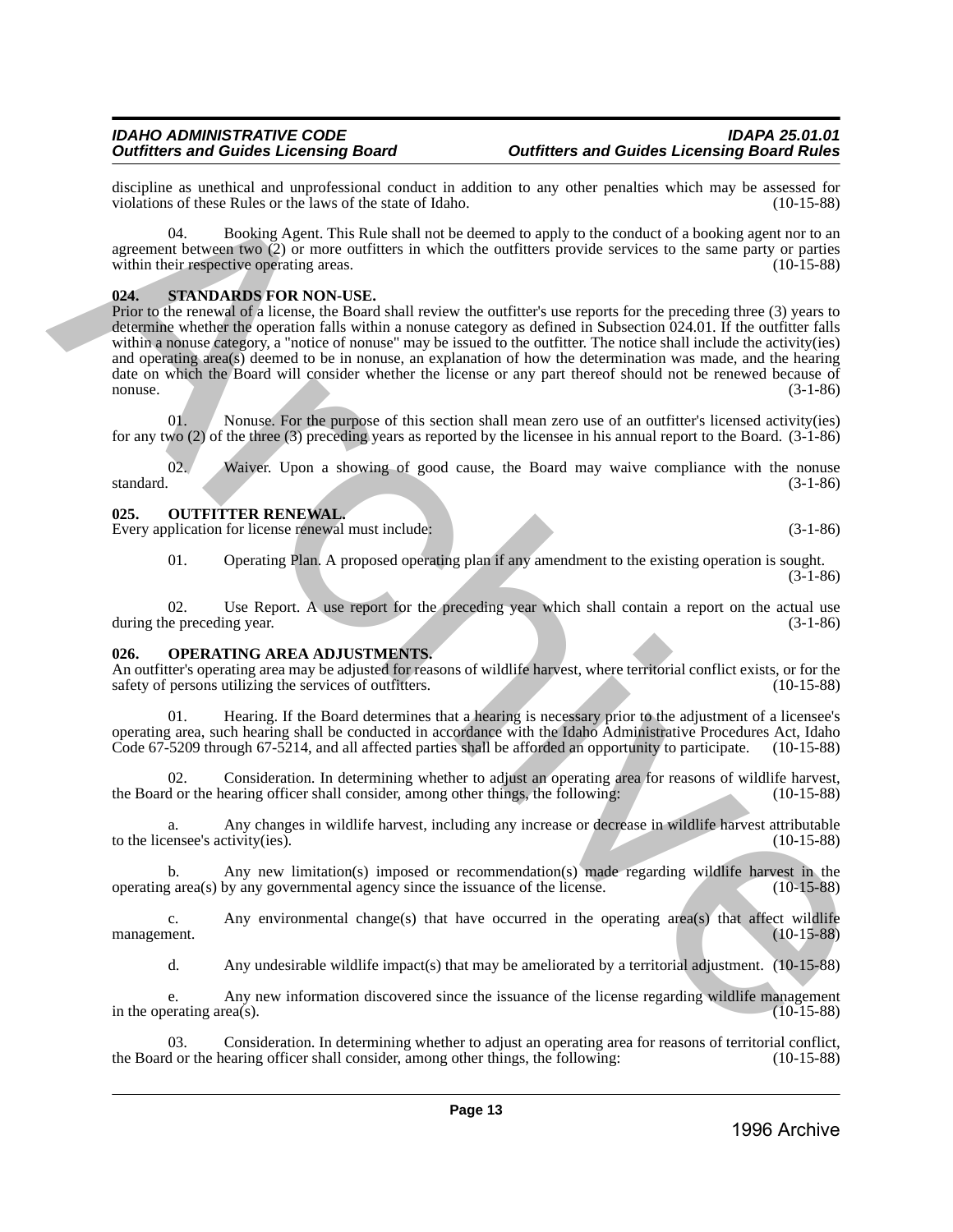a. Any incident(s) of territorial conflict and how they might be ameliorated by a territorial adjustment. (10-15-88)

b. The extent of each licensee's legal use of the disputed area. (10-15-88)

c. Any public or client safety concerns that might be ameliorated by or might arise from the inclusion of the disputed area as part of a particular licensee's operation.

d. Any environmental or operational factors that indicate which licensee will be able to make the best use of the disputed area in providing services to the public considering, among other things, each licensee's licensed activity(ies) and the relationship of that activity(ies) to the activity(ies) conducted in the disputed area, each licensee's total operating area, the financial stability of each licensee, and the accessibility of the disputed area from adjacent operating area $(s)$ . (10.15 eS) Any incidents) of territorial contiet and how they might be ancientated by a territorial adjustment<br>
The causat of cach is context and the distance of the distance of the distance of the distance of the distanc

Any recommendation(s) submitted by any governmental agency that regulates or manages land or edisputed area. (10-15-88) wildlife within the disputed area.

04. Safety Adjustment. In determining whether to adjust an operating area for reasons of safety of persons using the services of an outfitter, the Board or hearing officer shall consider, among other things, the following: (10-15-88) following: (10-15-88)

Any change(s) in the environmental condition(s) in the area that may pose a threat to the health and using the operating area.  $(10-15-88)$ safety of persons using the operating area.

b. Any change(s) in the manner or amount of public use of the operating area since the issuance of the hat may pose a threat to the health and safety of persons using the operating area.  $(10-15-88)$ license that may pose a threat to the health and safety of persons using the operating area.

Any change(s) in a licensee's manner of operation within the operating area that may affect clientele safety considering, among other things, change(s) in the condition(s) of the licensee's capability or equipment. (10-15-88)

d. Any safety-related incident(s) that have occurred in the operating area. (10-15-88)

e. Any safety concern(s) expressed by any governmental agency that regulates or manages land or wildlife within the operating area.

f. Any new information discovered since the issuance of the license regarding safety. (10-15-88)

# <span id="page-13-0"></span>**027. OUTFITTER LICENSE TENURE.**

Tenure in any outfitter's operating area ceases with the expiration of his outfitter license at the end of any license year. Priority in the operating area may be maintained by submitting a complete application for a license for the ensuing license year before the expiration date of the current license. If a completed application is not postmarked or received<br>by the Board by March 31 of the ensuing license year, the license is relinguished. (4-1-92) by the Board by March  $3\hat{1}$  of the ensuing license year, the license is relinquished.

# <span id="page-13-1"></span>**028. OUTFITTER LICENSE TRANSFER CONSIDERATIONS.**

An outfitter license is not transferable. (3-1-86)

01. Transfer. The purchase of an outfitting business from a licensed outfitter does not require the Board to transfer the operating area(s) of the licensee to the purchaser or to issue to him an outfitter license; however, an applicant who has negotiated a purchase agreement with a licensee may be given priority for a license if he meets all other outfitter requirements. (3-1-86)

02. Notification. When an existing operation is acquired by another outfitter, all clients who have booked with the original outfitter must be promptly notified. Each client must be satisfied with the new arrangements or his advance payment must be refunded.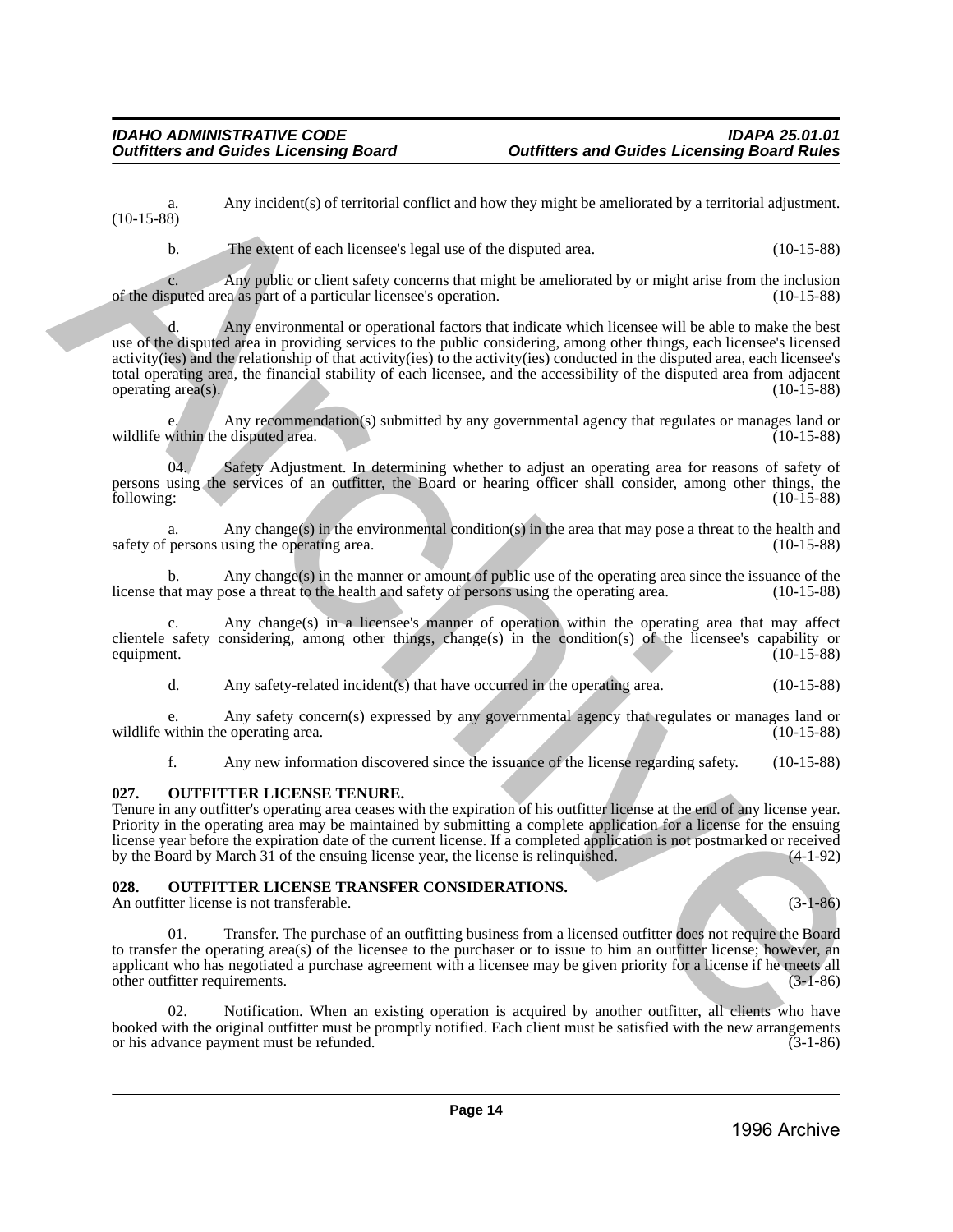# <span id="page-14-0"></span>**029. OUTFITTER LICENSE CANCELLATION.**

The cancellation of an outfitter license bond by the insurer automatically cancels the outfitter's license. (3-1-86)

### <span id="page-14-1"></span>**030. OUTFITTER WAITING LISTS.**

When there are more outfitter applications for river operations than the maximum number of licenses allowing such activity, or when an outfitter applicant wishes to be licensed in an area to which another outfitter has historically been licensed, the Board shall maintain a list of such applicants for notification of an available opening. The initial application must be complete except for bond and license fee. When, or if, an available opening does occur and public announcement is made, the Board shall use the waiting list for direct notification by mail of interested parties, and shall select a qualified candidate. Any person on the list who remains interested in obtaining a license following notification of availability must re-apply during the open period as announced by the Board in order to have his application considered. If an existing operating area (hunting, boating, or other) is relinquished by the licensee, the Board (if it deems it advisable to relicense the area) shall publicize the area's availability and accept written applications for a thirty (30) day period of time from the date of public notice from those persons wishing to be licensed to the area. The Board shall then consider the qualifications of all applicants and license the area to the candidate determined to be most qualified. Criteria to be used in making this selection shall include, but shall not be limited to, the following: 628. Or entertructure interted states in the constraint of the constraint of the constraints of the constraints of the constraints of the constraints of the constraints of the constraints of the constraints of the constr

| 01.      | Qualification. General outfitter qualifications as outlined in the Act and Rules.                                                                                   | $(3-1-86)$ |
|----------|---------------------------------------------------------------------------------------------------------------------------------------------------------------------|------------|
| 02.      | Experience. Experience in an outfitting business.                                                                                                                   | $(3-1-86)$ |
| $\Omega$ | $\mathbf{D}_{\text{total}}$ and $\mathbf{D}_{\text{total}}$ and $\mathbf{A}_{\text{total}}$ are the state of a property of the state of $\mathbf{D}_{\text{total}}$ |            |

03. Business Experience. Other business experience or training. (3-1-86)

04. Financial Resources. Financial resources available to operate the proposed business. (3-1-86)

05. Equipment Resources. Equipment resources available to operate the proposed business. (3-1-86)

06. Adequacy. Adequacy and acceptability of the proposed operating plan for use of the requested g area. (3-1-86) operating area.

07. Availability. In compliance with the above criteria, the Board shall determine the availability of gareas for relicensing by the beginning of each license year. (3-1-86) operating areas for relicensing by the beginning of each license year.

# <span id="page-14-2"></span>**031. EXCEPTION TO GUIDE LICENSE REQUIREMENTS/CAMP HELPER, ETC.**

A person whose sole responsibility is any one or a combination of the following shall not be required to have a guide's license: care, grooming and saddling of livestock, cooking or woodcutting at or within designated outfitter camps, or transporting people, equipment and personal property on public roads. (10-15-88) camps, or transporting people, equipment and personal property on public roads.

# <span id="page-14-3"></span>**032. EMPLOYMENT BY OUTFITTER.**

To be licensed, a guide shall be employed by a licensed outfitter. He shall: (10-15-88)

01. Limitation. Guide only those activities for which he is licensed. (10-15-88)

02. Other. Guide only in the operating area(s) and for those activities for which the employing outfitter is licensed. (10-15-88) is licensed.  $(10-15-88)$ 

### <span id="page-14-4"></span>**033. GUIDE QUALIFICATIONS.**

A guide license applicant shall meet all general requirements and criteria of the Act and Rules, any specific requirements unique to his specialized field as identified below, and any other requirements which may be imposed<br>by the Board or which may appear on the application form. (3-1-86) by the Board or which may appear on the application form.

# <span id="page-14-5"></span>**034. GUIDE APPLICATION REQUIREMENTS - GENERAL.**

To be complete, an application for a guide license must:  $(4-1-92)$ 

First Aid Card. Be accompanied by a copy (both sides) of a first aid card. The Board will revoke a current guides license if forged or altered documents are submitted. Applications submitted with forged or altered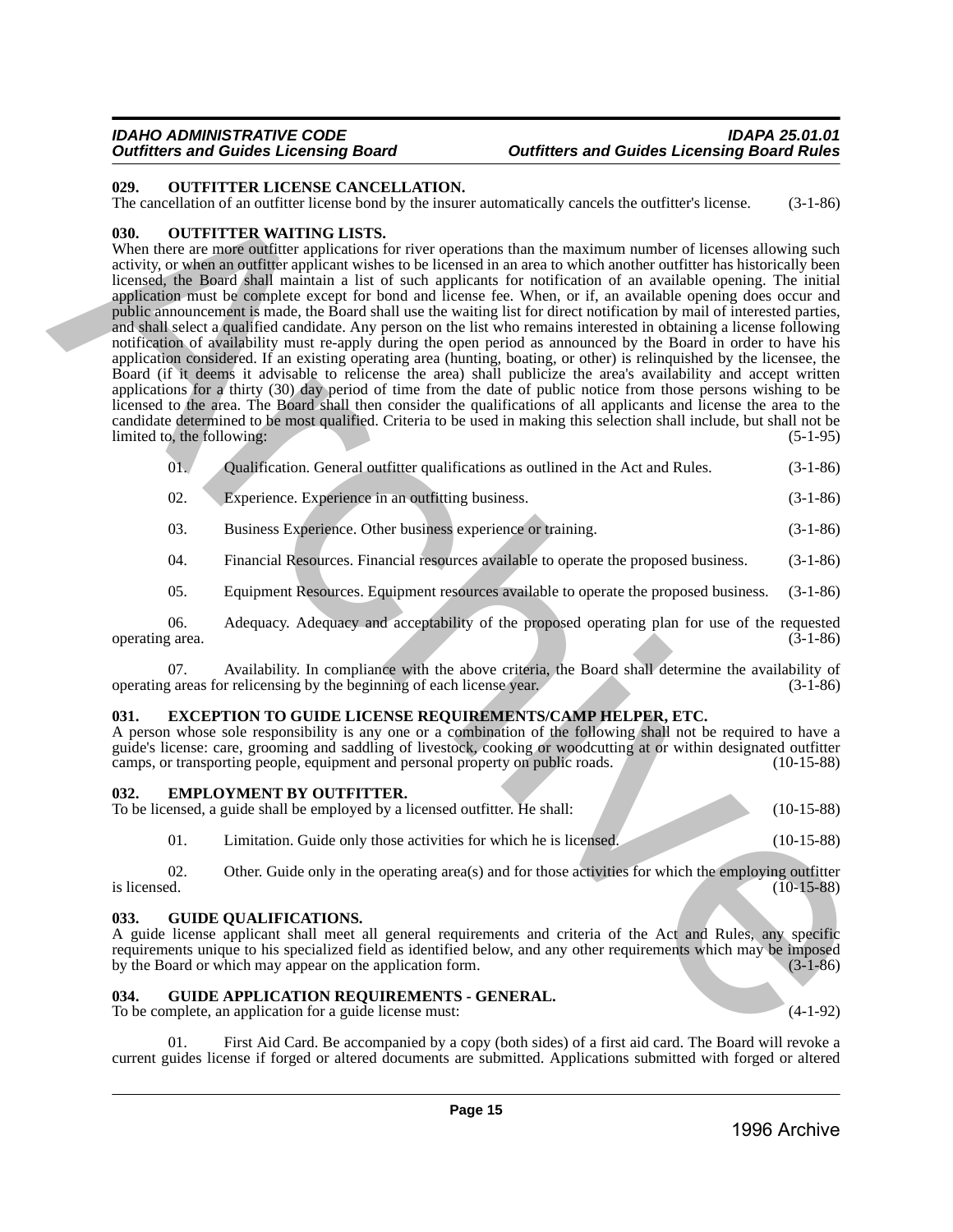first aid cards will be rejected and no license will be issued for that year. (5-1-95)

02. Signatures. Have the signature of the applicant and of the licensed outfitter(s) who wishes to employ the applicant as a guide, who shall certify that the applicant: (4-1-92)

Is qualified to perform the type of guiding activity(ies) for which he seeks licensing; i.e., hunting, r other as may be applicable.  $(4-1-92)$ boating, skiing, or other as may be applicable.

b. Has extensive, first-hand knowledge of the operating area(s) and water(s) in or on which he will be guiding. (4-1-92)

c. Is able to read and understand a map and compass.  $(4-1-92)$ 

d. Is clean and well-mannered with a desire to please those whom he is called upon to serve. (4-1-92)

### <span id="page-15-0"></span>**035. GUIDE APPLICATION REQUIREMENTS - HUNTING.**

A guide applicant for big game hunting may be licensed either as apprentice guide, or as a guide. (3-1-86)

01. Apprentice Guide. An apprentice guide is a new hunting guide applicant who has not had previous experience as an Idaho hunting guide. He may be licensed as an apprentice guide by submitting a completed application form and fee. (3-1-86) application form and fee.

02. Apprentice Guide. An apprentice guide may assist a hunting guide while completing training  $y$  to become a guide, but may not be given primary responsibility for guiding a hunt.  $(3-1-86)$ necessary to become a guide, but may not be given primary responsibility for guiding a hunt.

03. Minimum Training. A new hunting guide applicant must have the following minimum training by the employing outfitter before a guide license may be issued: (3-1-86) certified by the employing outfitter before a guide license may be issued:

The applicant must have been in the outfitter's operating area(s) for at least ten  $(10)$  days and must be knowledgeable of trails, terrain, drainages, and game habits and habitat. (3-1-86)

b. He must be able to correctly cape an animal and be adequately trained so as to be able to instruct t clients in the proper care of meat. (3-1-86) and assist clients in the proper care of meat.

04. Submission. Submission of a copy of a training form, with the employing outfitter's signature g that training is complete, will permit licensing as a guide rather than as an apprentice. (3-1-86) certifying that training is complete, will permit licensing as a guide rather than as an apprentice.

05. Expedite. If an applicant wishes to expedite issuance of a hunting guide license, but does not have the required training and does not wish to be licensed as an apprentice guide, he must obtain from the Board, and have in his possession while training occurs, a validated training form. This form may be obtained by: (3-1have in his possession while training occurs, a validated training form. This form may be obtained by:

a. Meeting all requirements for a hunting guide license except completion of the necessary training,  $(3-1-86)$ 

b. Submitting to the Board a completed guide license application form and guide license fee. (3-1-86)

c. Upon completion of the required training, the validated training form, with the outfitter's signature certifying that the required training has been completed, will serve as a twenty (20) day temporary license from the date the outfitter signs the form, provided that a copy of the validated training form has been immediately forwarded to the Board office for a license. (3-1-86) to the Board office for a license. First aid cannot with be repleted and an iterative higher sound life the species of the species of the species of the species of the species of the species of the species of the species of the species of the species of th

06. Upgraded. If an apprentice guide license has been issued, the apprentice license may be upgraded to that of a guide when the required training is completed, certified by the employing outfitter, and a copy of the completed training form is submitted to the Board along with the amendment fee. (3-1-86) completed training form is submitted to the Board along with the amendment fee.

### <span id="page-15-1"></span>**036. DESCRIPTION OF CLASSIFIED RIVERS.**

Boating on any stream or lake is considered hazardous. For the purpose of these Rules, specific sections of some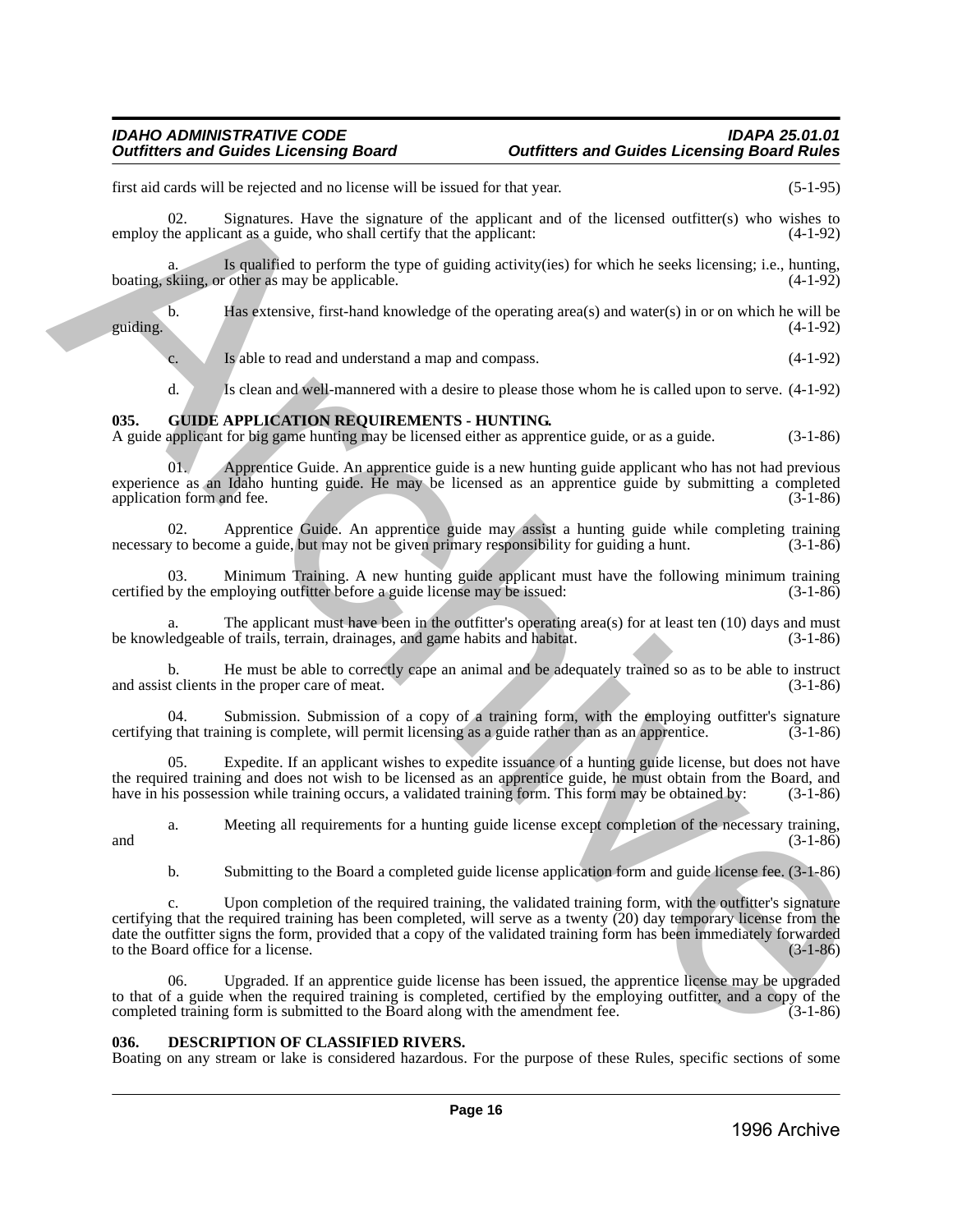whitewater streams which are considered more hazardous have been designated "classified." Classified rivers are denoted by an asterisk (\*) in the list of rivers contained in Subsection 059.01. denoted by an asterisk  $(*)$  in the list of rivers contained in Subsection 059.01.

# <span id="page-16-0"></span>**037. BOATMAN LICENSE TRAINEES.**

A guide applicant for boating may be licensed in several ways, depending upon training and experience, river classification, and the craft (float or power) used. (3-1-86)

Boat Guide License. When applying for a boat guide license, an applicant must show he has the training and experience required by the Board on each river or lake applied for and that he is proficient in reading the water and handling the type of boat required to be used. (3-1-86)

Trainee Boatman. A trainee boatman may not obtain a guide license until training is complete and boat except as prescribed in Section 040. may not operate a boat except as prescribed in Section 040.

# <span id="page-16-1"></span>**038. FLOAT BOAT GUIDE - UNCLASSIFIED RIVERS.**

To qualify as a float boat guide on unclassified rivers and streams, the applicant shall have had one (1) complete commercial float boat trip on each of the rivers applied for, (complete trip means the total section of river designated by the Board in Subsection 059.01), under the supervision of a float boat guide licensed for each of those rivers. A log of this experience shall be kept and submitted to the Board office giving dates, location, and the signature of the outfitter. This training must be recorded on a form provided by the Board.

# <span id="page-16-2"></span>**039. FLOAT BOAT GUIDE - CLASSIFIED RIVERS.**

A float boat guide on a classified river shall be licensed as a float boatman or a float lead boatman according to his experience on that specific river. Each trip on a classified river shall have a lead boat operated by a guide licensed as a lead boatman for that specific river and all other boats participating in that trip shall follow the lead boat and shall be operated by a guide licensed as a boatman or a lead boatman for that specific river. (Note exception for trainees in Section 040). (3-1-86) Section 040).

# <span id="page-16-3"></span>**040. FLOAT BOATMAN QUALIFICATIONS - CLASSIFIED RIVERS.**

An applicant for a float boatman license on classified rivers may qualify in one (1) of three (3) ways: (4-1-92)

01. General. He shall have had three (3) complete float boat trips on each of the classified rivers applied for under the direct supervision of a float boatman licensed for that river (complete trip means the total section of river designated by the Board in Subsection 059.01), or he shall have had one (1) or more complete float boat trips on each of the classified rivers applied for under the direct supervision of a float boatman licensed for that river with the remaining trip(s) in a boat with no more than one (1) other trainee, following a licensed float boatman for that river, but he must not have passengers in the boat. (4-1-92) whenever shown which are consistent more baready as these has been designed. Classified: "Classified right and the state of the state of the state of the state of the state of the state of the state of the state of the st

a. Allowances may be made for experience gained as a commercial boat operator on selected whitewater rivers with characteristics similar to Idaho's classified rivers; e.g. Colorado River (Grand Canyon or Cataract Canyon), Yampa River, Rogue River, American and Toulumne Rivers, other Idaho classified rivers, or the unclassified section of the Salmon River from North Fork to Corn Creek, provided the applicant has logged at least five hundred (500) miles as a commercial float boat operator on one (1) or more of those rivers. (4-1-92)

b. To obtain credit for this experience, a statement signed by the applicant under oath or affirmation and notarized must accompany the application. The statement should include precise put-in and take-out points, miles logged for each trip, and the names and addresses of the boat operators who have employed them. (4-1-92)

02. Other. Or, he shall have logged at least five hundred (500) miles as a commercial float boat guide on any rivers applicable to Subsection 040.01.a., and shall have one (1) complete float boat trip on each river applied for under the direct supervision of a float boatman licensed for that river, or in a boat with no more than one (1) other trainee, following a float boatman licensed for that river, but there must not be any passengers in the boat. (Complete trip means the total section of river designated by the Board in Subsection 059.01). (4-1-92) trip means the total section of river designated by the Board in Subsection 059.01).

03. Float Lead Boatman. Or, if he is licensed as a float lead boatman on a classified Idaho river, he may qualify for a float boatman license on other classified rivers after one (1) complete float boat trip on each river applied for, under the direct supervision of a float boatman licensed for that river, or in a boat with no more than one (1) other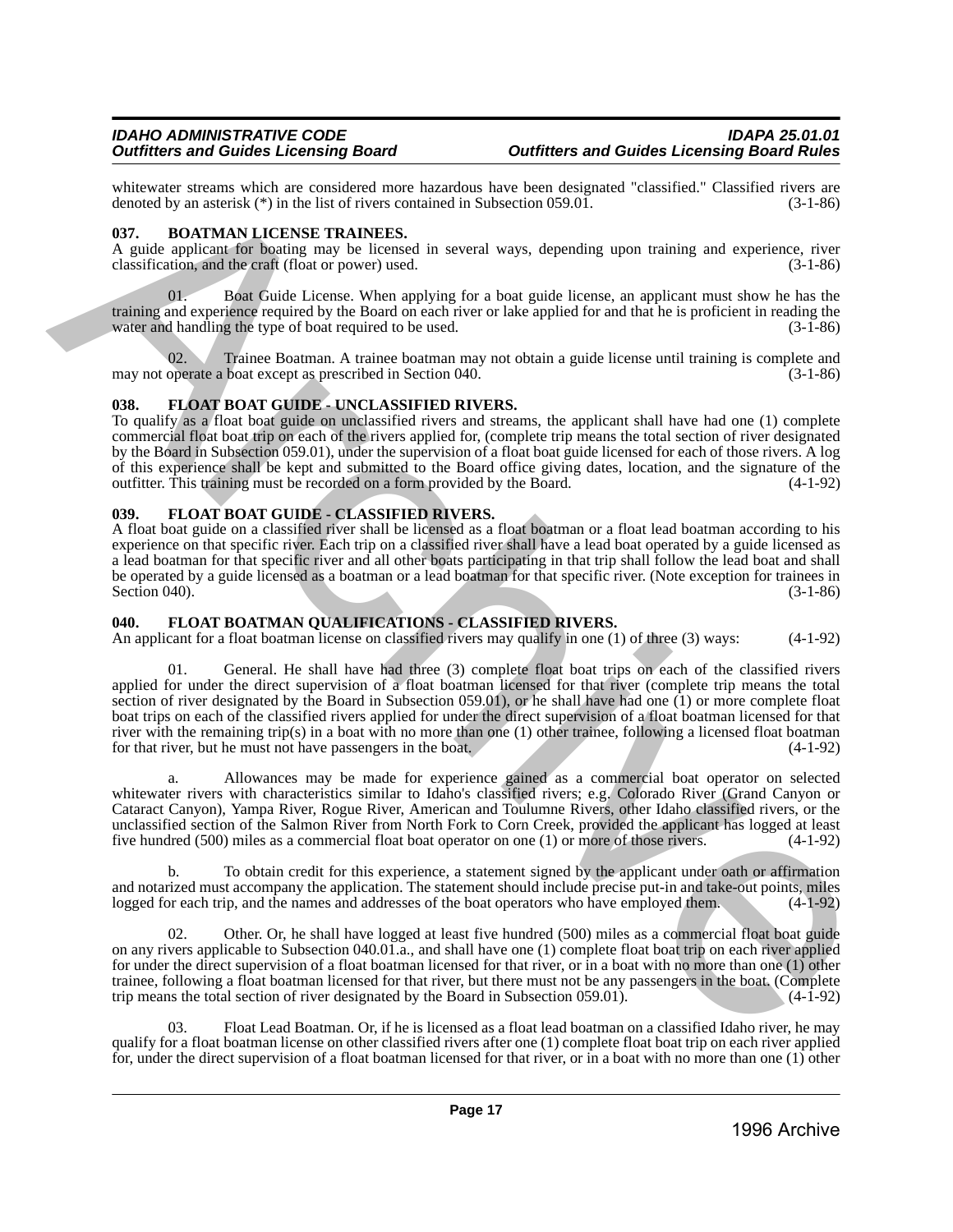trainee, following a float boatman licensed for that river, but he must not have passengers in the boat. (Complete trip means the total section of river designated by the Board in Subsection 059.01.) A log of this experience shall be kept and submitted to the Board office showing the dates, location of float boat trips, and the signature of the outfitter. This training must be recorded on a form provided by the Board. (4-1-92)

# <span id="page-17-0"></span>**041. FLOAT LEAD BOATMAN QUALIFICATIONS.**

An applicant for a float lead boatman license must have had six (6) complete float boat trips. (Complete trip means the total section of river designated by the Board in Subsection 059.01). One (1) trip must have been within the twenty-four (24) months preceding the date of the application on each of the classified rivers applied for. Any float boatman wishing to qualify for a lead float boatman license shall maintain a log of each commercial float boat trip made with dates, location, and signature of the outfitter. This training must be recorded on a form provided by the Board. (4-1-92)  $Board.$  (4-1-92)

# <span id="page-17-1"></span>**042. POWER BOAT GUIDE.**

To qualify for a power boat guide license on: (4-1-92)

01. Classified Rivers. An applicant shall have spent fifty (50) power boating hours on the total length of the river or section of river designated on the application by the Board for which he wishes to operate, under the direct supervision of a power boat guide licensed for that river. The fifty (50) hours required shall be distributed as evenly as possible along the total length of the river or section of river for which qualification is sought. The exception to this rule is the Salmon River from the mouth of the Middle Fork to Salmon Falls, Salmon Falls to Ludwig Rapids, and Ludwig Rapids to Vinegar Creek or Spring Bar, on which the applicant may train for twenty-five (25) hours on each section under the direct supervision of a power boat guide licensed for that river section. (4-1-92) mense. Inhibition is then the mean benefit of the form half-then the the mean to the people in the heliod Complete Prior (1990) and the system of the system of the system of the system of the system of the system of the s

02. Unclassified Rivers And Streams. An applicant shall have spent at least ten (10) power boating hours on the total length of the river or section of river designated by the Board on the application for which he wishes to operate, under the direct supervision of a power boat guide licensed for that river or stream. The ten (10) hours required shall be distributed as evenly as possible along the total length of the river or section of river for which qualification is sought. (4-1-92) qualification is sought.

03. Lakes And Reservoirs. An applicant shall have spent at least ten (10) power boating hours on the lake or reservoir on which he wishes to operate, under the direct supervision of a power boat guide licensed for that lake or reservoir. The ten (10) hours shall be distributed as evenly as possible on the entire area of the lake or reservoir for which qualification is sought. (4-1-92)

04. Log. A log of this experience shall be kept and submitted with the application showing the dates, river, lake or reservoir, location of put-in, destination, take-out, hours logged, and signature of outfitter. This training must be recorded on a form provided by the Board.

# <span id="page-17-2"></span>**043. BOAT TRAINING LOGS/FORMS.**

Boat training logs are available from the Board to record training trips. Training logs may be used for licensing purposes as follows: (4-1-92) purposes as follows:

01. First Time Applicant. For a first time applicant, a copy of the completed training log that includes the applicant's signature and outfitter's dated signature verifying that the required training has been completed, shall be submitted, along with a completed guide application, copy of a current first aid card, and the necessary fees, to the Board before a guide license will be issued. (Exception: See Validated Training Form). (4-1-92)

02. Amend Current Guide License. To amend a current guide license to add an additional river segment(s), a copy of the completed training log that includes the applicant's signature and outfitter's dated signature verifying that the required training has been completed, shall be submitted, along with the necessary fees, to the Board so that an amended guide license can be issued. Validated training forms may be used as a temporary guide license while the regular guide license is being processed. To obtain a validated training form, a guide must specify the particular river section on which he wishes to train, and meet the following requirements: (4-1-92)

03. Other. If the guide is a first time applicant, he must submit a guide application form, first aid card, and necessary fees, and request a validated training form. When the completed paperwork is received at the Board, a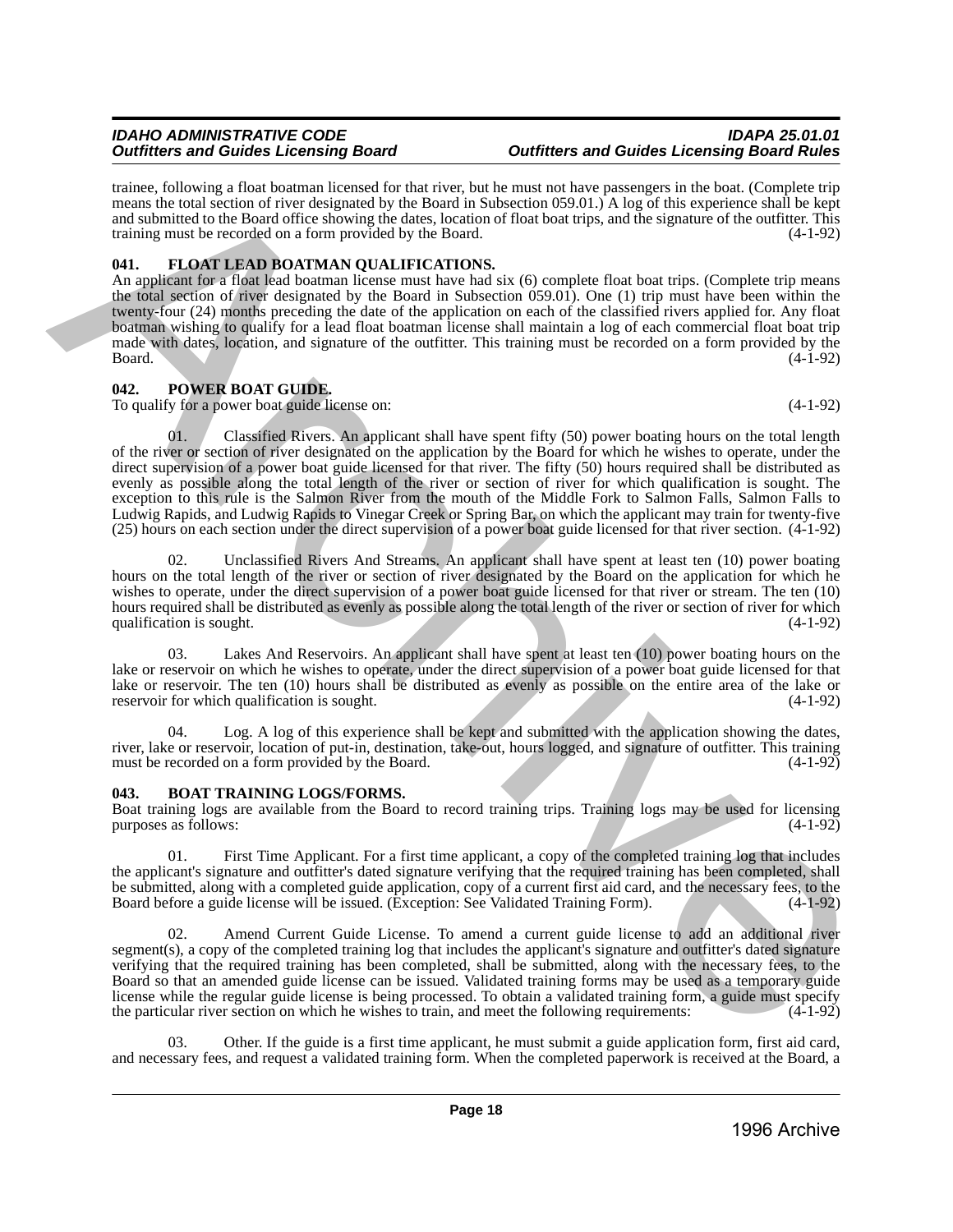validated training form will be issued to the applicant. Upon completion of training, a copy of the validated training form, containing the required guide's signature, supervisor's signature, and outfitter's dated signature, shall be returned to the Board. The validated training form retained by the guide will serve as a twenty (20) day temporary guide license effective the date of the employing outfitter's signature. The copy of the validated training form at the Board office will serve as an official training log to allow issuance of the regular guide license. (4-1-92)

04. Form. A currently licensed guide may also request a validated training form to add additional river sections to his license. Upon receipt of a request for a validated training form accompanied by the appropriate amendment fees, the Board will issue said form for the specified river section. When training has been completed, a copy of the validated training form containing the required signatures shall be sent to the Board and will be considered an official training log. Upon receipt by the Board, the amended guide license will be issued. The validated training form retained by the guide will serve as a twenty (20) day temporary license, effective the date of the employing outfitters signature. (4-1-92) the employing outfitters signature.

### <span id="page-18-0"></span>**044. CROSS COUNTRY SKI GUIDE.**

Cross-country ski guide applicants may be licensed in several ways, depending upon training, expertise, and skill levels.  $(4-1-92)$ 

01. Apprentice Guide (Trainee). Not qualified to guide alone, but may assist in guiding day trips under the direct leadership of a guide or lead guide, or may assist on overnight trips under the direct supervision of a lead guide only. An apprentice or trainee guide must have the same general knowledge as a ski guide, but has not passed the qualifying backcountry program in order to qualify as a guide or lead guide.

02. Guide (Associate Certified Backcountry - PSIA). Qualified only to guide day trips in nonhazardous terrain or assist in guiding day or overnight trips in hazardous terrain under the direct leadership of a lead guide. To obtain a license as a guide, the applicant shall have met all the general requirements for a guide license and must have good ability to ski, leadership qualities, knowledge of route selection, map and compass reading, emergency shelter technique and equipment including a minimum first aid kit, awareness of hypothermia and avalanche conditions, and must have passed the qualifying backcountry program to become a ski guide. (4-1-92) avalanche conditions, and must have passed the qualifying backcountry program to become a ski guide.

03. Lead Guide (Full Certified Backcountry - PSIA). Fully qualified to guide day and overnight trips in (4-1-92) any terrain. (4-1-92)

To obtain a license as a lead cross-country ski guide, the applicant shall have passed a backcountry qualifying examination and obtained full certification from a division of the Professional Ski Instructors Association (PSIA) or from an organization with similar training and examining procedures which are acceptable to the Board, or have passed a qualified program for guiding skiing that is acceptable to the Board. The Board reserves the right to investigate the training program and examining procedures of any organization whose certification is submitted as a qualification for a license. The guide must have experience guiding in areas of equivalent terrain to the operating area(s) requested. He must have also accompanied a licensed lead ski guide on a minimum of three (3) overnight tours. A log shall be submitted giving dates, miles traveled, location of trips, and shall be signed by the lead guide. All overnight ski tours shall be under the direct leadership of a licensed lead ski guide. "Direct leadership" means the licensed lead ski guide shall accompany the group for the entire tour. (4-1-92) values are only the search of the two projects (spending only of the proposition of the search of the search of the search of the search of the search of the search of the search of the search of the search of the search

# <span id="page-18-1"></span>**045. BACKCOUNTRY ALPINE SKI GUIDE.**

Before conducting operations, all backcountry alpine ski guides must be licensed by the Board and employed by an outfitter who has an operating plan approved by the land manager. Guides must meet the following requirements: (4-1-92)

01. Avalanche Training. Have at least forty (40) hours avalanche training at a Forest Service school, an Avalanche Institute, Sierra Avalanche seminars, or the equivalent. (4-1-92) American Avalanche Institute, Sierra Avalanche seminars, or the equivalent.

| 02. | Radio Communications. Have radio communication knowledge. | $(4-1-92)$ |
|-----|-----------------------------------------------------------|------------|
|     |                                                           |            |

- 03. Skier Safety Rules. Have skier safety rules training. (4-1-92)
- 04. Other. Have passed the regular backcountry qualifying examination and obtained full certification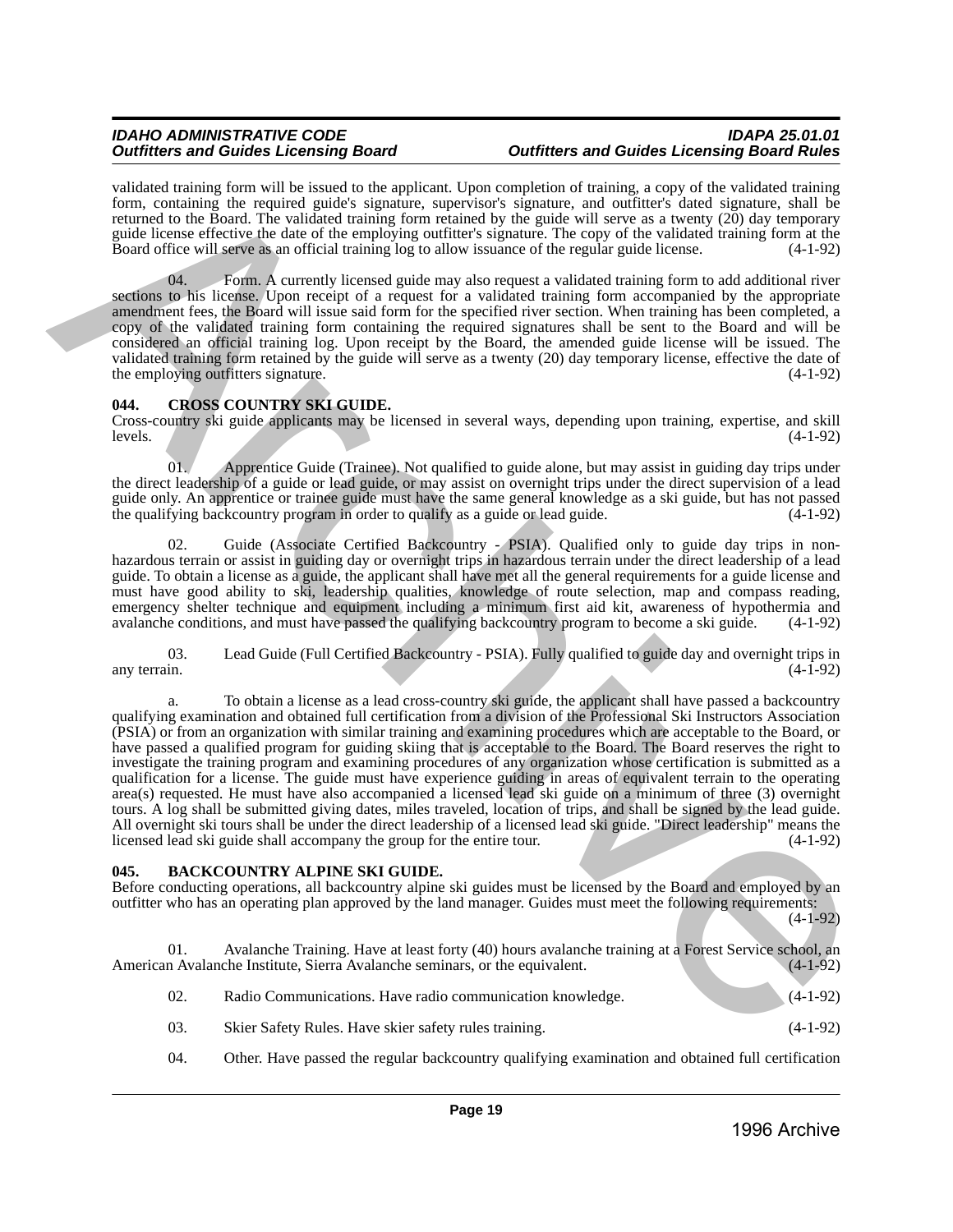<span id="page-19-1"></span><span id="page-19-0"></span>from a division of the Professional Ski Instructors Association (PSIA) or a qualified program acceptable to the Board. (4-1-92) **046. TECHNICAL MOUNTAINEERING/ROCK CLIMBING GUIDE.**  Any applicant for a technical mountaineering/rock climbing guide license will be required to submit to the Board a detailed explanation of his qualifications, experience, and training. (3-1-86) **047. SNOWMOBILING GUIDE.**  Applicants for a snowmobiling guide license shall: (4-1-92) 01. Techniques. Have working knowledge of snowmobiling techniques; (4-1-92) 02. Avalanche. Have good leadership qualities and be knowledgeable in regards to potential avalanche us and proper route selection; conditions and proper route selection; 03. Map and Compass. Have ability to read a map and compass;  $(4-1-92)$ 04. Hypothermia. Be knowledgeable in treatment of hypothermia and in winter survival techniques; and  $(4-1-92)$ 05. Mechanics. Have knowledge of mechanical characteristics of snowmobiles and other equipment (4-1-92) (4-1-92) being used.  $(4-1-92)$ **048. POWER BOAT FISHING GUIDE - (LAKES AND RESERVOIRS).**  All applicants for a power boat fishing guide license shall possess the ability and knowledge to: (10-15-88) 01. Maneuver or Pilot. Maneuver or pilot a power boat upon Idaho lakes and reservoirs open to power boat fishing. (10-15-88) (10-15-88) Form a division of the Professional Ski hustnesses Association (PSIA) or a qualitied regions acceptable to the Hard.<br> **Archive Archive ALAON MONEMERIENCONNOCK CLAMPING CONDITION:**<br>
Any applicant for a following interactio

<span id="page-19-2"></span>02. Operation. Have operated a power boat for a minimum of ten (10) hours upon the lakes and s being requested. (10-15-88) reservoirs being requested.

Log. Submit a log of said experience showing dates and hours logged, location of lakes and reservoirs upon which said experience has been gained as certified by the employing outfitter. (10-15-88)

04. Law. Conduct his business in accordance with the Idaho Safe Boating Act (Idaho Code, Title 67, Chapter 10). (10-15-88) Chapter 10). (10-15-88)

# <span id="page-19-3"></span>**049. (RESERVED).**

### <span id="page-19-4"></span>**050. GENERAL FISH AND GAME RULES.**

An outfitter or guide shall never kill a client's game or catch his fish for him. He will at all times provide everything necessary for the safety of clients and personnel and will not hesitate to remind anyone of firearms safety rules.

 $(1-20-72)$ 

### <span id="page-19-5"></span>**051. PLACEMENT OF HUNTING CAMPS.**

A hunting outfitter shall not place a camp, nor cause one to be placed, in an area for which he is not licensed, except as identified in his approved operating plan. Whenever possible, camps used for big game hunting shall be placed well within the operating area and not on the boundary line. (9-1-90) well within the operating area and not on the boundary line.

### <span id="page-19-6"></span>**052. BOAT TRANSPORT OF HUNTING CLIENTS.**

A person holding a boatman's license (either power or float) may not transport big game hunters to any big game hunting area unless he is licensed to outfit for big game hunting in that area or is in the employ of the outfitter who holds a license for that area. (3-1-86) (3-1-86)

### <span id="page-19-7"></span>**053. (RESERVED).**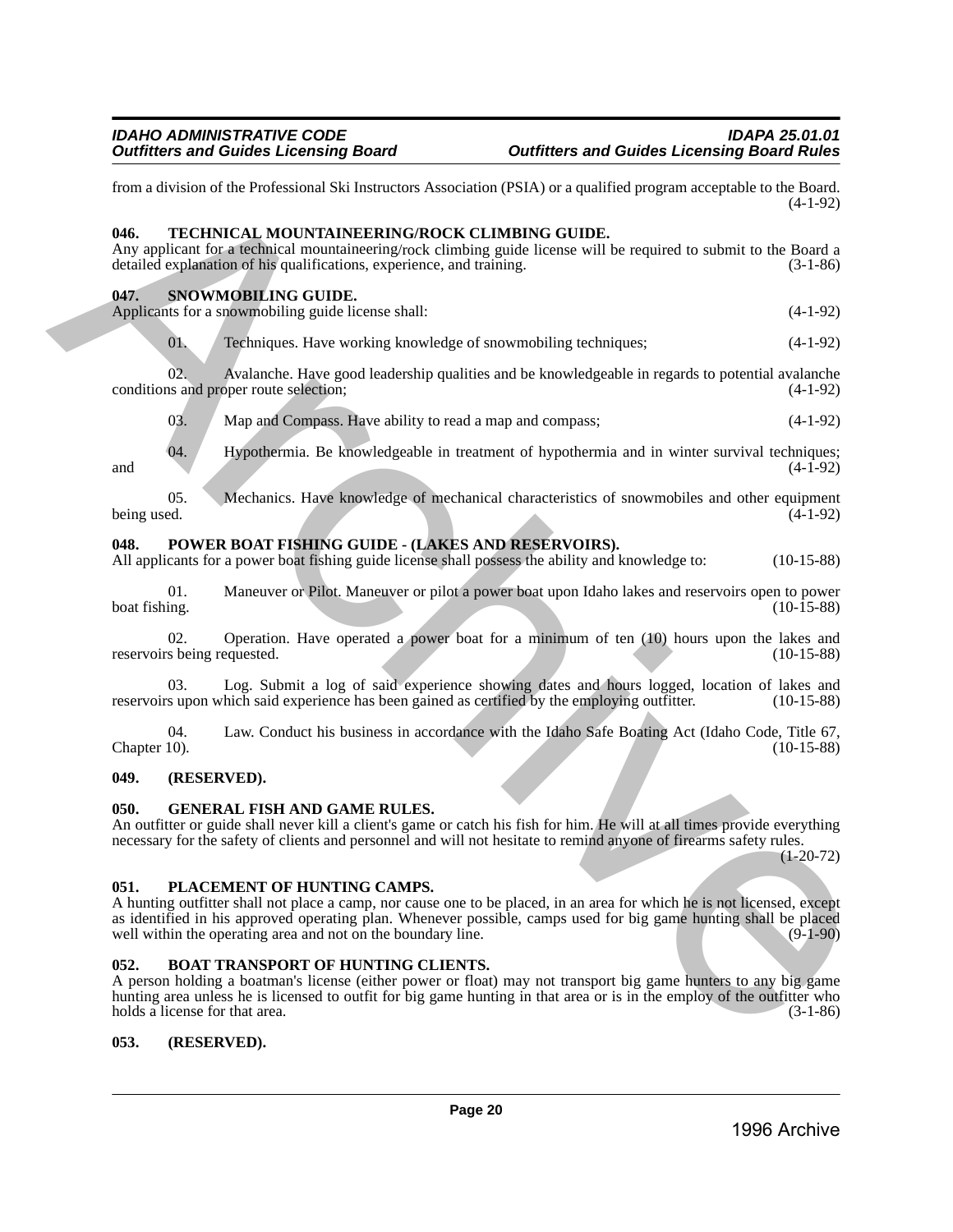### <span id="page-20-0"></span>**054. BOAT EQUIPMENT REQUIREMENTS.**

# <span id="page-20-1"></span>**055. BOATING CLIENT/GUIDE RATIO.**

# <span id="page-20-2"></span>**056. -- 058. (RESERVED).**

# <span id="page-20-3"></span>**058. NUMBER OF OUTFITTERS AND GUIDES LIMITED.**

# <span id="page-20-4"></span>**059. RIVER, LAKE & RESERVOIR POWER & FLOAT OUTFITTER LIMITS.**

| 054.          | Each float or power boat must have:                                                                                                                                                                                                                                                                                                                                                                                                                                                                                                                                                                                                                            |                                | $(4-1-92)$               |
|---------------|----------------------------------------------------------------------------------------------------------------------------------------------------------------------------------------------------------------------------------------------------------------------------------------------------------------------------------------------------------------------------------------------------------------------------------------------------------------------------------------------------------------------------------------------------------------------------------------------------------------------------------------------------------------|--------------------------------|--------------------------|
|               | 01.<br>Life Jacket. A life jacket for each passenger and boatman. The life jackets must be of a type<br>approved by the U.S. Coast Guard for use in boats carrying passengers for hire and must be maintained in good and<br>serviceable condition.                                                                                                                                                                                                                                                                                                                                                                                                            |                                | $(4-1-92)$               |
|               | 02.<br>Fire Extinguisher. A fire extinguisher. (Does not apply to float boats without motors for steerage).                                                                                                                                                                                                                                                                                                                                                                                                                                                                                                                                                    |                                | $(4-1-92)$               |
|               | Identification. Identification consisting of words, names, or letters indicating the current licensed<br>03.<br>outfitter. The identification shall be recorded with the Board on the outfitter application and shall be placed above the<br>water line on each side of the bow or stern of the boat in letters not less than three (3) inches in height, and be of a<br>contrasting color. (Does not apply to single passenger boats or two (2) person inflatable boats).                                                                                                                                                                                     |                                | $(5-1-95)$               |
| 055.          | <b>BOATING CLIENT/GUIDE RATIO.</b><br>All float boats, occupied by three (3) or more people, including guides, shall be under the control of a licensed guide;<br>except a boat guide trainee may operate a boat under the direct supervision of a licensed boatman, or may train as<br>indicated in Section 040. Kayaks and canoes and clients rowing their own rafts with no more than two (2) people are<br>exempt from this rule.                                                                                                                                                                                                                          |                                | $(5-1-95)$               |
| $056. - 058.$ | (RESERVED).                                                                                                                                                                                                                                                                                                                                                                                                                                                                                                                                                                                                                                                    |                                |                          |
|               | Big Lost and Little Lost Rivers and the Big Wood and the Little Wood Rivers -- All reaches from headwaters to the                                                                                                                                                                                                                                                                                                                                                                                                                                                                                                                                              |                                |                          |
| 059.          | termination of the flow of the Big Lost and the Little Lost Rivers and all reaches of the Big Wood and Little Wood<br>Rivers are limited to a maximum of five (5) outfitters on both rivers combined.<br>RIVER, LAKE & RESERVOIR POWER & FLOAT OUTFITTER LIMITS.<br>01.<br>Licensable Waters -- Table. The following rivers and streams or sections that lie totally or partially<br>within the state of Idaho shall be open to commercial boating operations by outfitters and guides. All other rivers and<br>streams or sections that lie totally or partially within the state of Idaho shall be closed to commercial boating by<br>outfitters and guides. |                                | $(5-1-95)$<br>$(4-1-92)$ |
|               |                                                                                                                                                                                                                                                                                                                                                                                                                                                                                                                                                                                                                                                                |                                |                          |
|               | <b>River/Section</b>                                                                                                                                                                                                                                                                                                                                                                                                                                                                                                                                                                                                                                           | <b>Maximum Number</b><br>Power | Float                    |
|               | (BL1) Blackfoot River - Morgan Bridge to Trail Creek Bridge.                                                                                                                                                                                                                                                                                                                                                                                                                                                                                                                                                                                                   | none                           | Maximum No.<br>2         |
|               |                                                                                                                                                                                                                                                                                                                                                                                                                                                                                                                                                                                                                                                                |                                |                          |
|               | (BO1) Boise River, South Fork - Danskin Bridge to the Neal Bridge EXCEPT<br>on weekends or holidays. (Each outfitter may use only one (1) boat for fishing<br>only with a maximum of two (2) fisherman.) No overnight camping or walk-<br>and-wade fishing allowed.                                                                                                                                                                                                                                                                                                                                                                                            | none                           | 2                        |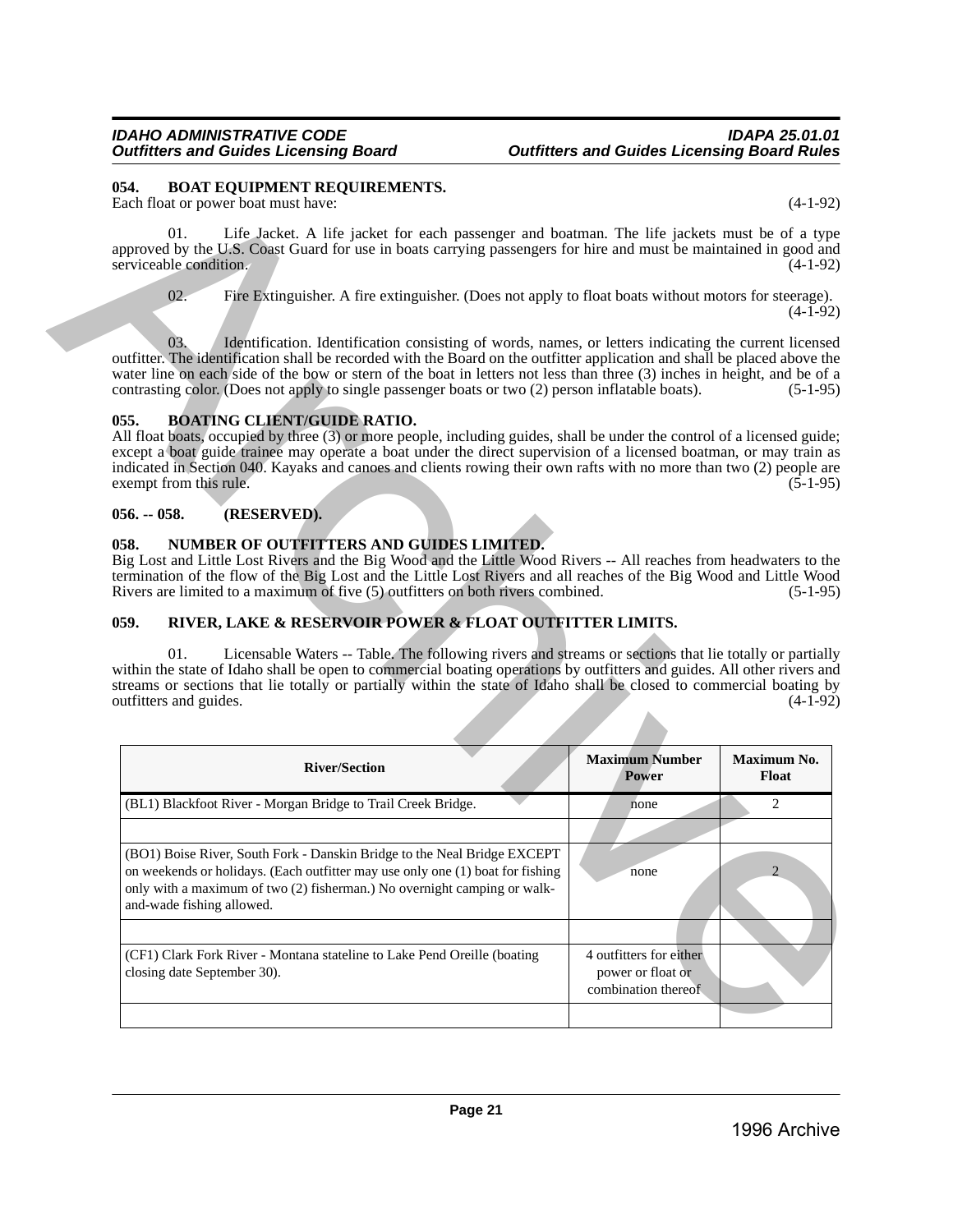| <b>River/Section</b>                                                                                                                                                                                                                                                                                                                                               | <b>Maximum Number</b><br>Power | Maximum No.<br>Float |
|--------------------------------------------------------------------------------------------------------------------------------------------------------------------------------------------------------------------------------------------------------------------------------------------------------------------------------------------------------------------|--------------------------------|----------------------|
| (CL1) Clearwater River - Lowell to Kooskia (Each outfitter may use at any<br>one time a maximum of (a) three $(3)$ boats for fishing, and (b) five $(5)$ boats for<br>other boating activities. The Board may approve adjustments of these boat<br>limitations to accommodate canoeing or kayaking activities that are part of an<br>outfitter's operating plan).  | none                           | 5                    |
|                                                                                                                                                                                                                                                                                                                                                                    |                                |                      |
| (CL2) Clearwater River - Kooskia to Orofino (Each outfitter may use at any<br>one time a maximum of (a) three $(3)$ boats for fishing, and (b) five $(5)$ boats for<br>other boating activities. The Board may approve adjustments of these boat<br>limitations to accommodate canoeing or kayaking activities that are part of an<br>outfitter's operating plan). | 6                              | 10                   |
|                                                                                                                                                                                                                                                                                                                                                                    |                                |                      |
| (CL3) Clearwater River - Orofino to Lewiston (Each outfitter may use at any<br>one time a maximum of (a) three (3) boats for fishing, and (b) five (5) boats for<br>other boating activities. The Board may approve adjustments of these boat<br>limitations to accommodate canoeing or kayaking activities that are part of an<br>outfitters operating plan).     | 10                             | 10                   |
|                                                                                                                                                                                                                                                                                                                                                                    |                                |                      |
| * (NFCL) North Fork Clearwater River - Kelly Forks Bridge downstream to<br>backwaters of Dworshak Reservoir.                                                                                                                                                                                                                                                       | none                           | $\overline{4}$       |
|                                                                                                                                                                                                                                                                                                                                                                    |                                |                      |
| (CD1) Coeur d'Alene River - Devil's Elbow to South Fork confluence (boating<br>closing date June 30).                                                                                                                                                                                                                                                              | none                           | 5                    |
| * (JB1) Jarbidge/Bruneau Rivers                                                                                                                                                                                                                                                                                                                                    | none                           | $\overline{4}$       |
|                                                                                                                                                                                                                                                                                                                                                                    |                                |                      |
| (KO1) Kootenai River - Montana stateline to Canada boundary.                                                                                                                                                                                                                                                                                                       | 5                              | 5                    |
|                                                                                                                                                                                                                                                                                                                                                                    |                                |                      |
| (LCL1) Little North Fork Clearwater River - Mouth of Canyon Creek to first<br>bridge on the Little North Fork Clearwater River. Fishing only. (Each outfitter<br>may use only two (2) boats per day with a maximum of two (2) fishermen per<br>boat.)                                                                                                              | none                           | 2                    |
|                                                                                                                                                                                                                                                                                                                                                                    |                                |                      |
| * (LO1) Lochsa River                                                                                                                                                                                                                                                                                                                                               | none                           | 5                    |
|                                                                                                                                                                                                                                                                                                                                                                    |                                |                      |
| (MO1) Moyie River - Canada boundary to Bonners Ferry Municipal Dam<br>(boating closing date July 20).                                                                                                                                                                                                                                                              | none                           | 5                    |
| * (OW1) Owyhee River - Nevada stateline to Oregon stateline or South Fork                                                                                                                                                                                                                                                                                          |                                | 6                    |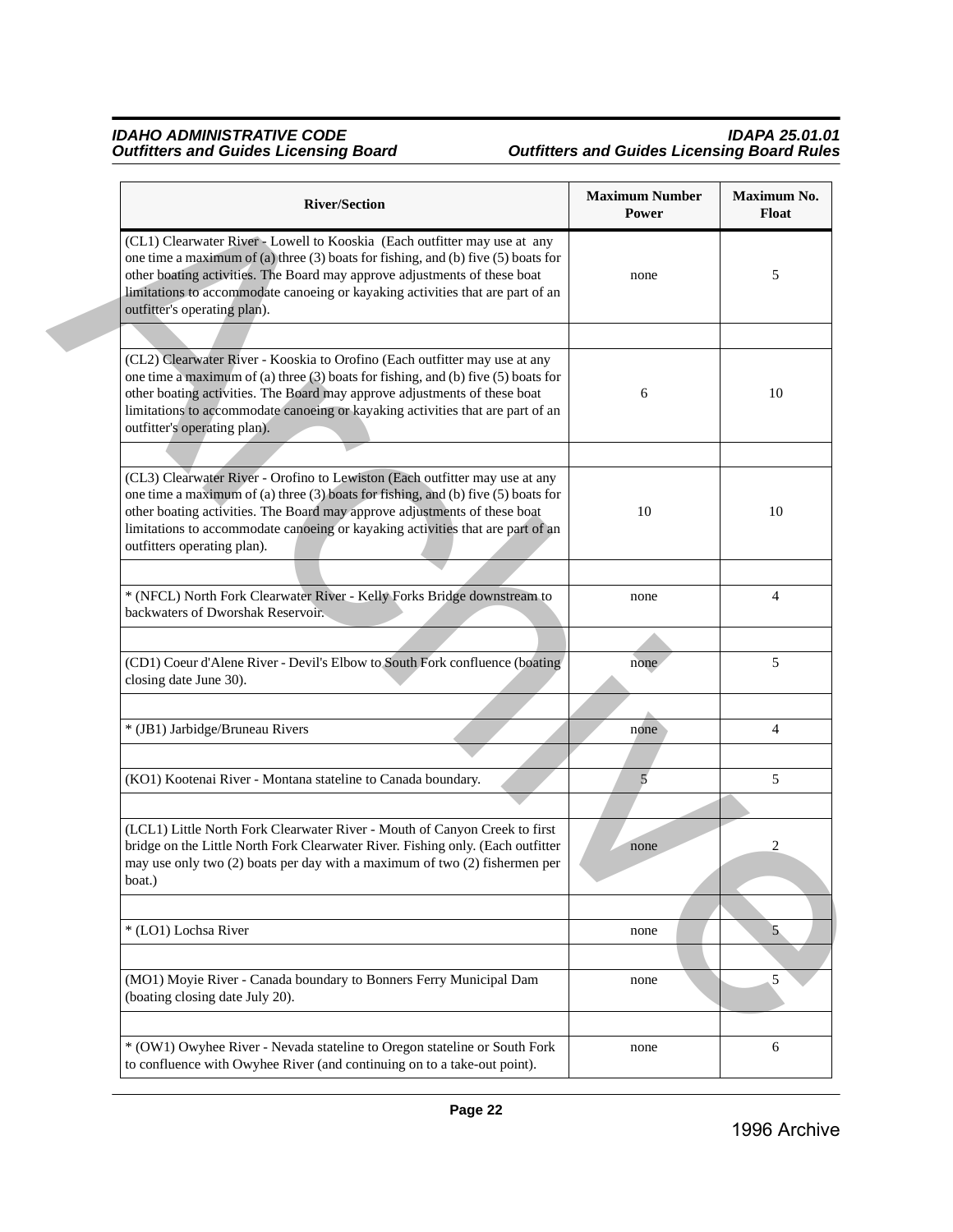| <b>River/Section</b>                                                                                                                                                                                                                                                                                                                                                                                      | <b>Maximum Number</b><br>Power | Maximum No.<br>Float |
|-----------------------------------------------------------------------------------------------------------------------------------------------------------------------------------------------------------------------------------------------------------------------------------------------------------------------------------------------------------------------------------------------------------|--------------------------------|----------------------|
|                                                                                                                                                                                                                                                                                                                                                                                                           |                                |                      |
| (PN1) Payette River, North Fork - Payette Lakes Outlet to Hartsell Bridge.<br>Restrictions: NO FISHING ALLOWED. Four (4) boat or ten (10) canoe limit<br>per trip, and only two (2) trips per day per outfitter.                                                                                                                                                                                          | none                           | 2                    |
|                                                                                                                                                                                                                                                                                                                                                                                                           |                                |                      |
| (PN1A) Payette River, North Fork - Cascade City Park, 1/4 mile south of<br>Cascade on Highway 55 to Cabarton. Restrictions: Catch and release for<br>TROUT ONLY, other species $F & G$ rules apply. No stopping by commercial<br>groups from $1/4$ mile above to $1/4$ mile below heron nesting trees. Four $(4)$<br>boat or ten (10) canoe limit per trip, and only two (2) trips per day per outfitter. | none                           | 2                    |
|                                                                                                                                                                                                                                                                                                                                                                                                           |                                |                      |
| (PN2 Payette River, North Fork - Cabarton to Smiths Ferry Bridge.                                                                                                                                                                                                                                                                                                                                         | none                           | 5                    |
|                                                                                                                                                                                                                                                                                                                                                                                                           |                                |                      |
| (PS1) Payette River, South Fork - Grandjean to Deadwood River.                                                                                                                                                                                                                                                                                                                                            | none                           | 5                    |
|                                                                                                                                                                                                                                                                                                                                                                                                           |                                |                      |
| * (PS2) Payette River, South Fork - Deadwood River to Banks.                                                                                                                                                                                                                                                                                                                                              | none                           | 5                    |
|                                                                                                                                                                                                                                                                                                                                                                                                           |                                |                      |
| (PA1) Payette River - Banks to Black Canyon Dam.                                                                                                                                                                                                                                                                                                                                                          | none                           | 5                    |
|                                                                                                                                                                                                                                                                                                                                                                                                           |                                |                      |
| (PO1) Pend Oreille River                                                                                                                                                                                                                                                                                                                                                                                  | $\overline{5}$                 | 5                    |
|                                                                                                                                                                                                                                                                                                                                                                                                           |                                |                      |
| (PR1) Priest River - Dickensheet Campground to Priest River City.                                                                                                                                                                                                                                                                                                                                         | none                           | 5                    |
|                                                                                                                                                                                                                                                                                                                                                                                                           |                                |                      |
| * (MF1) Salmon River, Middle Fork - Boundary Creek to Indian Creek.                                                                                                                                                                                                                                                                                                                                       | none                           | 27                   |
|                                                                                                                                                                                                                                                                                                                                                                                                           |                                |                      |
| * (MF2) Salmon River, Middle Fork - Indian Creek to Cache Bar on the<br>Salmon River.                                                                                                                                                                                                                                                                                                                     | none                           | 27                   |
|                                                                                                                                                                                                                                                                                                                                                                                                           |                                |                      |
| (SA1) Salmon River - First bridge across Salmon River above Redfish Lake<br>Creek to Torrey's Bar.                                                                                                                                                                                                                                                                                                        | none                           | 6                    |
|                                                                                                                                                                                                                                                                                                                                                                                                           |                                |                      |
| (SA2) Salmon River - Torrey's Bar to first Highway 93 bridge above Challis<br>(Each outfitter may use at any one time a maximum of (a) three (3) boats for<br>fishing, and (b) five (5) boats for other boating activities. The Board may<br>approve adjustments of these boat limitations to accommodate canoeing or<br>kayaking activities that are a part of an outfitter's operating plan).           | none                           | 5                    |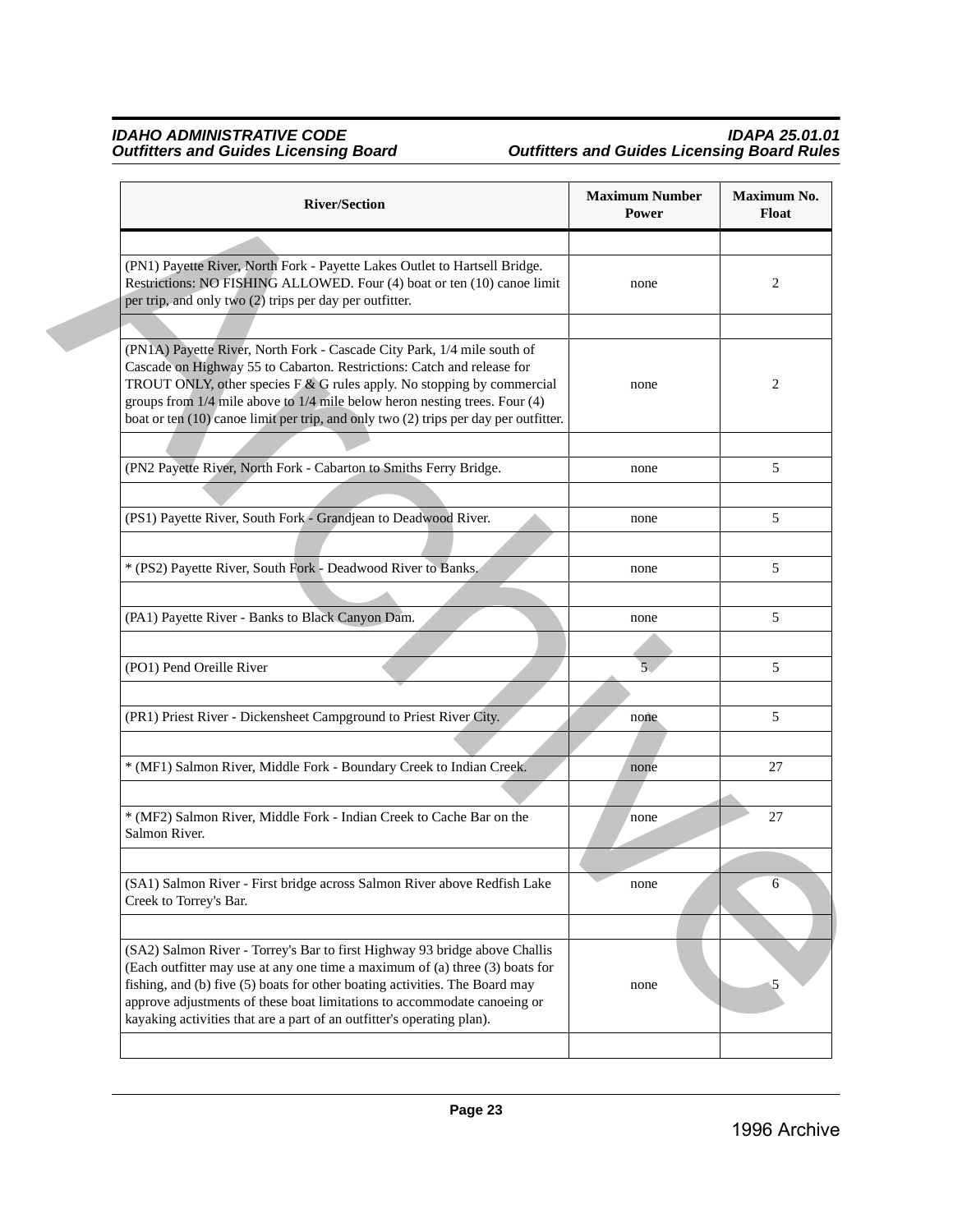| <b>River/Section</b>                                                                                                                                                                                                                                                                                                                                                                                          | <b>Maximum Number</b><br>Power | Maximum No.<br><b>Float</b> |
|---------------------------------------------------------------------------------------------------------------------------------------------------------------------------------------------------------------------------------------------------------------------------------------------------------------------------------------------------------------------------------------------------------------|--------------------------------|-----------------------------|
| (SA3) Salmon River - First Highway 93 bridge above Challis to Iron Creek<br>(Each outfitter may use at any one time a maximum of (a) three (3) boats for<br>fishing, and (b) five (5) boats for other boating activities. The Board may<br>approve adjustments of these boat limitations to accommodate canoeing or<br>kayaking activities that are a part of an outfitter's operating plan).                 | none                           | 6                           |
|                                                                                                                                                                                                                                                                                                                                                                                                               |                                |                             |
| (SA4A) Salmon River - Iron Creek to North Fork - License period from May 1<br>to September 30. (Each outfitter may use at any one time a maximum of (a)<br>three (3) boats for fishing and (b) five (5) boats for other boating activities.<br>The Board may approve adjustments of these boat limitations to accommodate<br>canoeing or kayaking activities that are part of an outfitter's operating plan.) | 5                              | 11                          |
|                                                                                                                                                                                                                                                                                                                                                                                                               |                                |                             |
| (SA4B) Salmon River - Iron Creek to North Fork - License period from<br>October 1 to April 30. (Each power boat outfitter may use at any one time a<br>maximum of one (1) boat and each float boat outfitter may use at any one time<br>a maximum of three $(3)$ boats.)                                                                                                                                      | 2                              | 10                          |
| (SA5) Salmon River - North Fork to Corn Creek.                                                                                                                                                                                                                                                                                                                                                                | 3                              | 9                           |
|                                                                                                                                                                                                                                                                                                                                                                                                               |                                |                             |
| * (SA6) Salmon River - Corn Creek to Spring Bar.                                                                                                                                                                                                                                                                                                                                                              | 14                             | 31                          |
|                                                                                                                                                                                                                                                                                                                                                                                                               |                                |                             |
| * (SA7A) Salmon River - Vinegar Creek to Hammer Creek - License period<br>from April 1 to September 30. (No power boating allowed from the Saturday<br>before Memorial Day through Labor Day from 10:30 a.m./Mountain Time to<br>5:00 p.m./Mountain Time daily between the Riggins City Boat Dock and<br>Lucile.)                                                                                             | 10                             | 26                          |
| * (SA7B) Salmon River - Vinegar Creek to Spring Bar.                                                                                                                                                                                                                                                                                                                                                          | 10                             | 26                          |
|                                                                                                                                                                                                                                                                                                                                                                                                               |                                |                             |
| * (SA7C) Salmon River - Spring Bar to Hammer Creek - Closed to all<br>commercial boating from October 1 to March 31 (Three (3) designated<br>outfitters may utilize float boats to fish from the Riggins City Boat Dock to<br>Hammer Creek during the period October 1 to March 31).                                                                                                                          | none                           | 3                           |
|                                                                                                                                                                                                                                                                                                                                                                                                               |                                |                             |
| * (SA8) Salmon River - Hammer Creek to Heller Bar or Lewiston on the<br>Snake River.                                                                                                                                                                                                                                                                                                                          | 15                             | 35                          |
|                                                                                                                                                                                                                                                                                                                                                                                                               |                                |                             |
| * (SE1) Selway River - Paradise Campground to Selway Falls.                                                                                                                                                                                                                                                                                                                                                   | none                           | $\overline{4}$              |
|                                                                                                                                                                                                                                                                                                                                                                                                               |                                |                             |
|                                                                                                                                                                                                                                                                                                                                                                                                               |                                |                             |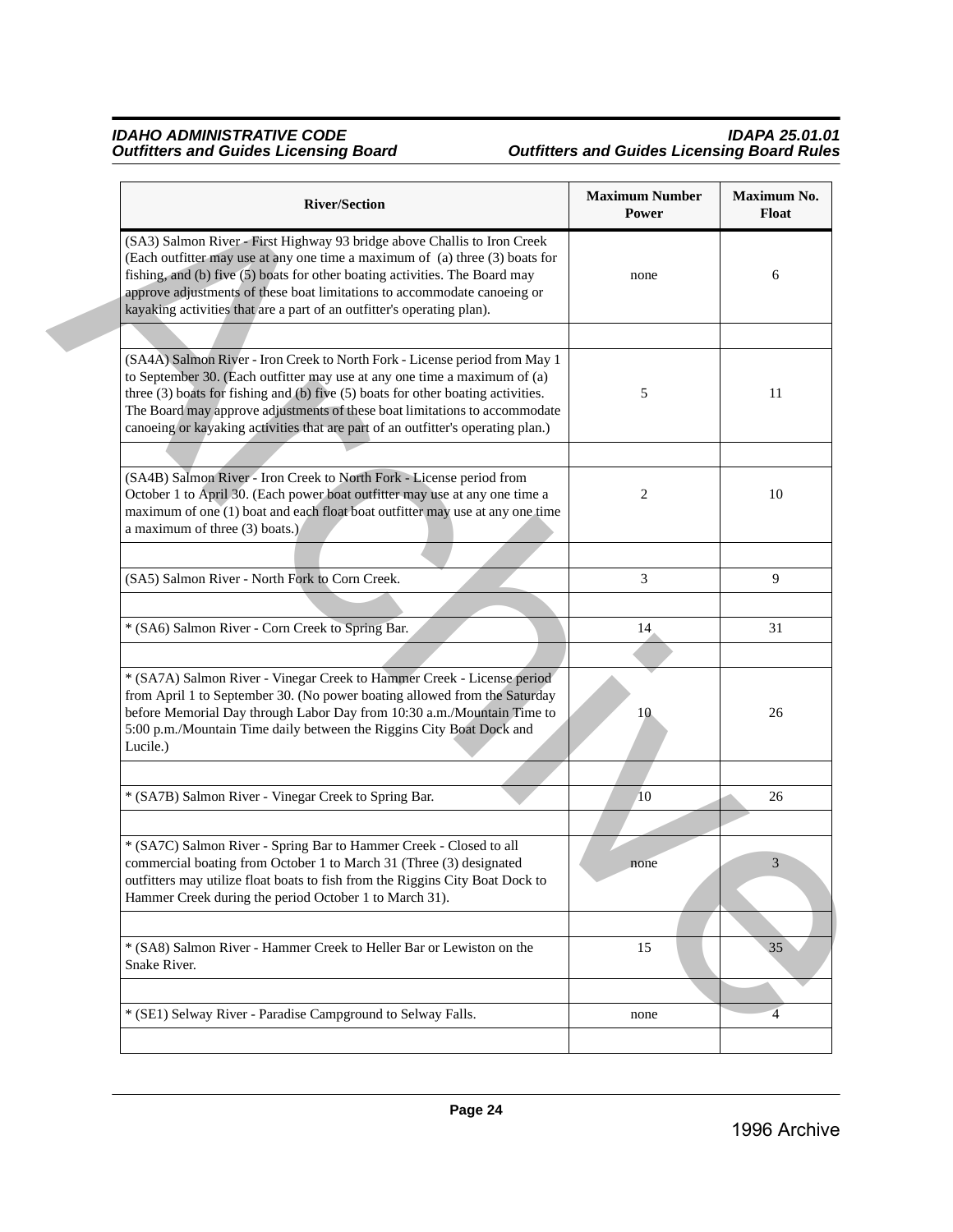| <b>River/Section</b>                                                                                                                                                                                                                                                                                                                                                                                                                                                                                                                                                                                                                                                                                                                                                                                                                                                                                                                                                                                                       | <b>Maximum Number</b><br>Power | Maximum No.<br><b>Float</b> |
|----------------------------------------------------------------------------------------------------------------------------------------------------------------------------------------------------------------------------------------------------------------------------------------------------------------------------------------------------------------------------------------------------------------------------------------------------------------------------------------------------------------------------------------------------------------------------------------------------------------------------------------------------------------------------------------------------------------------------------------------------------------------------------------------------------------------------------------------------------------------------------------------------------------------------------------------------------------------------------------------------------------------------|--------------------------------|-----------------------------|
| (SE2) Selway River - Selway Falls to the mouth of the Selway River at Low-<br>ell. (Each outfitter may use at any one time a maximum of (a) three (3) boats<br>for fishing, and (b) five (5) boats for other boating activities. The Board may<br>approve adjustments to these boat limitations to accommodate canoeing or<br>kayaking activities that are part of an outfitter's operating plan.)                                                                                                                                                                                                                                                                                                                                                                                                                                                                                                                                                                                                                         | none                           | 5                           |
|                                                                                                                                                                                                                                                                                                                                                                                                                                                                                                                                                                                                                                                                                                                                                                                                                                                                                                                                                                                                                            |                                |                             |
| (SH1) Snake River, Henry's Fork - Henry's Lake Outlet to Hatchery Ford<br>(Each outfitter may use at any one time a maximum of (a) eight (8) boats for<br>fishing (No more than three (3) of these boats may be used at any one time on<br>any of the following river reaches: Henry's Lake Outlet to Island Park Dam,<br>Island Park Dam to Last Chance, Last Chance to Osborn Bridge, and Osborn<br>Bridge to Hatchery Ford), and (b) five (5) boats for other boating activities.<br>The Board may approve adjustments to these boat limitations to accommodate<br>canoeing or kayaking activities that are part of an outfitter's operating plan).                                                                                                                                                                                                                                                                                                                                                                     | none                           | 7                           |
|                                                                                                                                                                                                                                                                                                                                                                                                                                                                                                                                                                                                                                                                                                                                                                                                                                                                                                                                                                                                                            |                                |                             |
| (SH2) Snake River, Henry's Fork - Mesa Falls to St. Anthony (Each outfitter<br>may use at any one time a maximum of (a) eight (8) boats for fishing (No<br>more than three (3) of these boats may be used at any one time on any one of<br>the following river reaches: Mesa Falls to Warm River, Warm River to Ashton<br>Dam, and Ashton Dam to St. Anthony), and (b) five (5) boats for other boating<br>activities. The Board may approve adjustments of these boat limitations to<br>accommodate canoeing or kayaking activities that are part of an outfitter's<br>operating plan).                                                                                                                                                                                                                                                                                                                                                                                                                                   | none                           | 8                           |
|                                                                                                                                                                                                                                                                                                                                                                                                                                                                                                                                                                                                                                                                                                                                                                                                                                                                                                                                                                                                                            |                                |                             |
| (SH3) Snake River, Henry's Fork - St. Anthony to confluence with South Fork<br>of Snake River (Each outfitter may use at any one time a maximum of (a) three<br>(3) boats for fishing, and (b) five (5) boats for other boating activities. The<br>Board may approve adjustments of these boat limitations to accommodate<br>canoeing or kayaking activities that are part of an outfitter's operating plan).                                                                                                                                                                                                                                                                                                                                                                                                                                                                                                                                                                                                              | none                           | 4                           |
|                                                                                                                                                                                                                                                                                                                                                                                                                                                                                                                                                                                                                                                                                                                                                                                                                                                                                                                                                                                                                            |                                |                             |
| (SS1) Snake River - South Fork - Palisades Dam to confluence with Henry's<br>Fork. No more than four (4) boats per section/per day may be used by an<br>outfitter at any one time on any of the following river reaches: (a) Palisades<br>Dam to Swan Valley Bridge; (b) Swan Valley Bridge to Black Canyon<br>(Exception: Not more than eight (8) boats will be permitted in Section (b) on<br>the same day, provided that no more than four (4) of said boats are in this<br>Section after 11:00 a.m.); (c) Black Canyon to Poplar (Kelly Canyon); and (d)<br>Poplar to the confluence with Henry's Fork. Restrictions: No outfitter may<br>have more than twelve (12) boats on the SS1 in any one (1) day. Further, the<br>lower boundary of Section (a) (Palisades Dam to Swan Valley Bridge) shall<br>overlay Section (b) (Swan Valley Bridge to Black Canyon), and Section (b)<br>shall overlay Section (c) to the Cottonwood access. Supply boats which do not<br>carry clients are exempt from these restrictions. | 5                              | 6                           |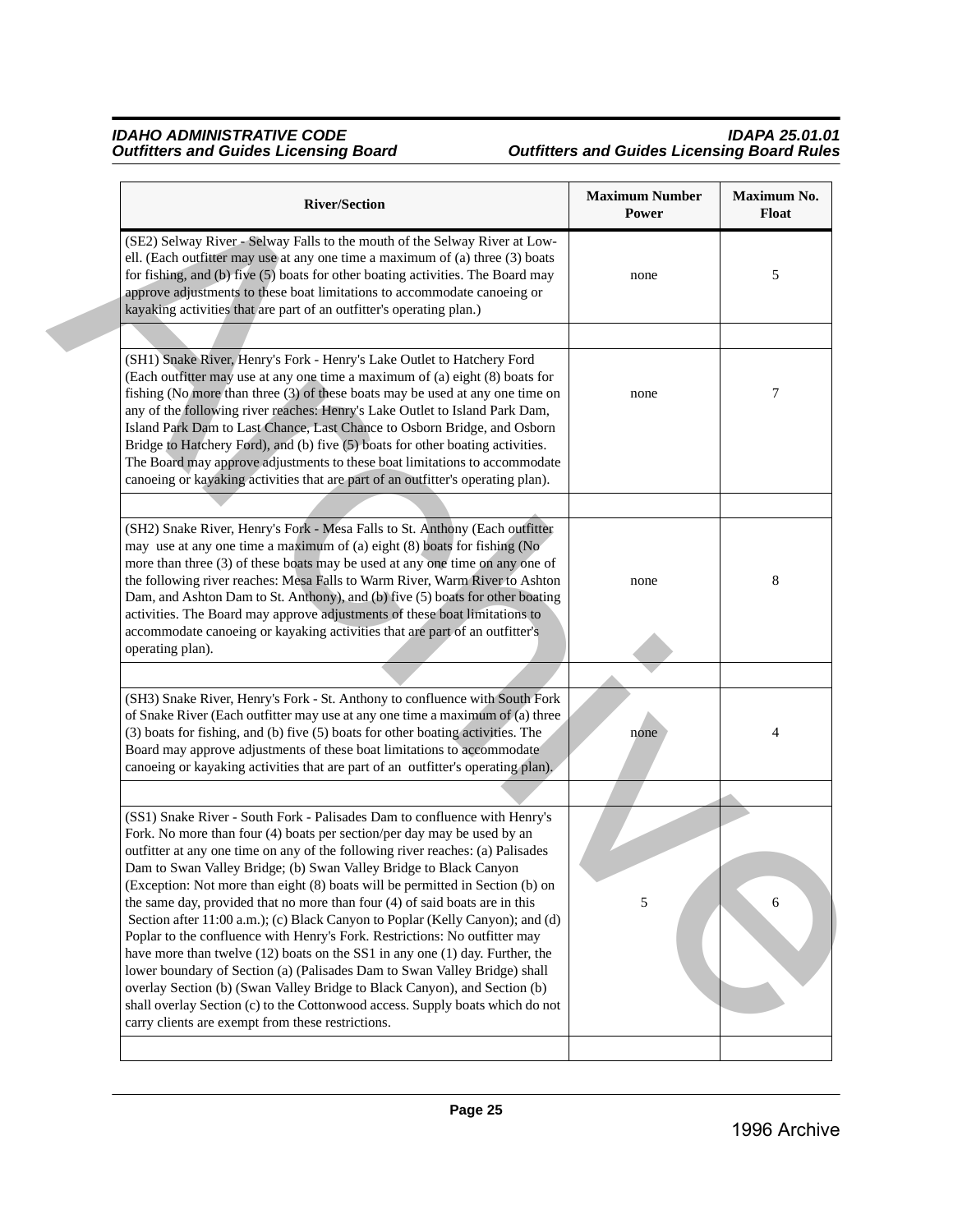| <b>River/Section</b>                                                                                | <b>Maximum Number</b><br>Power                                      | Maximum No.<br>Float |
|-----------------------------------------------------------------------------------------------------|---------------------------------------------------------------------|----------------------|
| (SN1) Snake River - Henry's Fork confluence downstream to Gem State<br>Power Plant                  | 3                                                                   | 3                    |
|                                                                                                     |                                                                     |                      |
| (SN2) Snake River - Gem State Power Plant downstream to headwaters of<br>American Falls Reservoir.  | 3                                                                   | 3                    |
|                                                                                                     |                                                                     |                      |
| (SN3) Snake River - American Falls Dam to Massacre Rocks State Park.                                | 3                                                                   | 3                    |
|                                                                                                     |                                                                     |                      |
| (SN4) Snake River - Massacre Rocks State Park to Milner Dam.                                        | 3                                                                   | 3                    |
|                                                                                                     |                                                                     |                      |
| * (SN5) Snake River - Milner Dam to Star Falls.                                                     | none                                                                | 3                    |
|                                                                                                     |                                                                     |                      |
| * (SN6) Snake River - Star Falls to Twin Falls.                                                     | none                                                                | 5                    |
|                                                                                                     |                                                                     |                      |
| (SN7) Snake River - Twin Falls to Lower Salmon Falls Dam.                                           | 3                                                                   | 3                    |
|                                                                                                     |                                                                     |                      |
| (SN8) Snake River - Lower Salmon Falls Dam to Bliss Dam.                                            | 3                                                                   | 5                    |
|                                                                                                     |                                                                     |                      |
| (SN9) Snake River - Bliss Dam to headwaters of C.J. Strike Reservoir.                               | $\overline{5}$                                                      | 5                    |
|                                                                                                     |                                                                     |                      |
| (SN10) Snake River - C.J. Strike Dam to Walter's Ferry.                                             | 5 outfitters for either<br>power or float or<br>combination thereof |                      |
|                                                                                                     |                                                                     |                      |
| (SN11) Snake River - Walter's Ferry to headwaters of Brownlee Reservoir.                            | 5                                                                   | none                 |
|                                                                                                     |                                                                     |                      |
| * (SN12) Snake River - Hells Canyon Dam to Pittsburg Landing.                                       | 18                                                                  | 15                   |
|                                                                                                     |                                                                     |                      |
| * (SN13) Snake River - Hells Canyon Dam to Pittsburg Landing (Two (2)<br>one-day float trips only). | none                                                                | 2                    |
|                                                                                                     |                                                                     |                      |
| (SN14) Snake River - Pittsburg Landing to Heller Bar or Lewiston.                                   | 19                                                                  | 15                   |
|                                                                                                     |                                                                     |                      |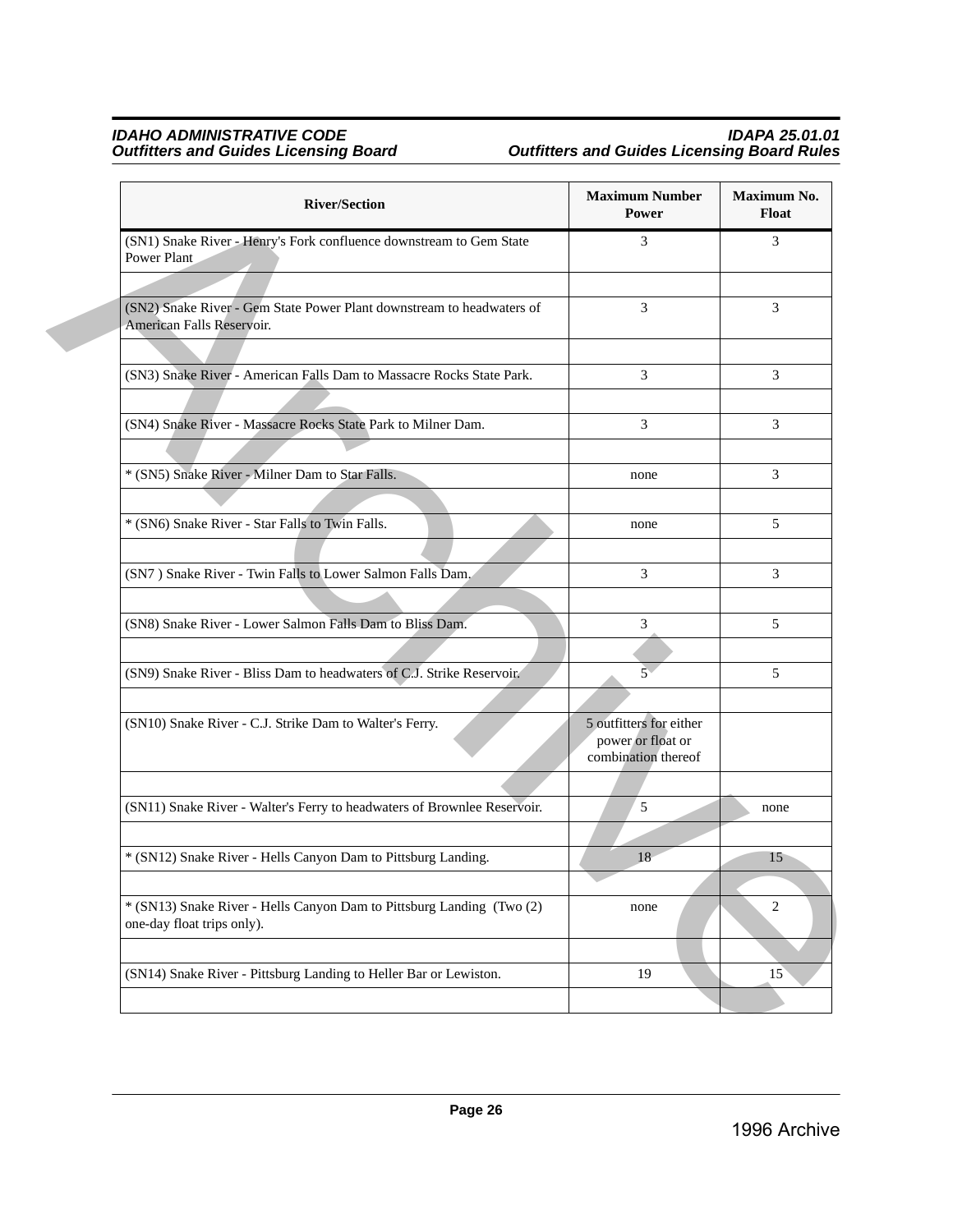|                     | <b>River/Section</b>                                                                                    |                                                                                                      | <b>Maximum Number</b><br>Power                                                                        | Maximum No.<br>Float |
|---------------------|---------------------------------------------------------------------------------------------------------|------------------------------------------------------------------------------------------------------|-------------------------------------------------------------------------------------------------------|----------------------|
|                     | (SN15) Snake River - Washington/Oregon stateline to Lewiston                                            |                                                                                                      | Limitations pending.<br>(This section is set aside<br>for future rules of fishing<br>only outfitters) |                      |
|                     |                                                                                                         |                                                                                                      |                                                                                                       |                      |
|                     | (SJ1) St. Joe River - Spruce Tree Campground to St Joe City Bridge.                                     |                                                                                                      | none                                                                                                  | 2                    |
|                     | St. Joe City Bridge to Lake Coeur d'Alene                                                               |                                                                                                      | $\overline{c}$                                                                                        | none                 |
|                     |                                                                                                         |                                                                                                      |                                                                                                       |                      |
|                     | (SM1) St. Maries River                                                                                  |                                                                                                      | 5                                                                                                     | 5                    |
|                     |                                                                                                         |                                                                                                      |                                                                                                       |                      |
| exceed 10 hp).      | (TE1) Teton River - Upper put-in to Cache Bridge (motors not to                                         |                                                                                                      | 5 outfitters for either<br>power or float or                                                          |                      |
|                     |                                                                                                         |                                                                                                      | combination thereof                                                                                   |                      |
|                     |                                                                                                         |                                                                                                      |                                                                                                       |                      |
|                     | (TE2) Teton River - Cache Bridge to Harrop Bridge (motors not to                                        |                                                                                                      | 6 outfitters for either                                                                               |                      |
|                     | exceed 10 hp).                                                                                          |                                                                                                      | power or float or<br>combination thereof                                                              |                      |
|                     |                                                                                                         |                                                                                                      |                                                                                                       |                      |
|                     | (TE3) Teton River - Harrop Bridge to confluence with Snake River (motors                                |                                                                                                      | none                                                                                                  | 5                    |
|                     | not to exceed 10 hp).                                                                                   |                                                                                                      |                                                                                                       |                      |
| * Classified rivers | 02.<br>within the state of Idaho shall be open to fishing by outfitters with the following limitations: | Other -- Table. The following lakes and reservoirs or portions thereof that lie totally or partially | <b>Maximum Number Boats</b>                                                                           | $(5-1-95)$           |
|                     | <b>Lake or Reservoir</b>                                                                                | <b>Maximum Number</b><br>of Operators                                                                | per Operator<br>per Lake or Reservoir                                                                 |                      |
|                     | Lake Coeur d'Alene                                                                                      | 8                                                                                                    | 1                                                                                                     |                      |
|                     | Dworshak Reservoir                                                                                      | 7                                                                                                    | $\overline{c}$                                                                                        |                      |
|                     | Hayden Lake                                                                                             | $\mathbf{1}$                                                                                         | $\overline{2}$                                                                                        |                      |
|                     | Henry's Lake                                                                                            | $8\,$                                                                                                | $\overline{2}$                                                                                        |                      |
|                     | <b>Island Park Reservoir</b>                                                                            | $\tau$                                                                                               | $\overline{c}$                                                                                        |                      |
|                     | Magic Reservoir                                                                                         | 3                                                                                                    | $\overline{2}$                                                                                        |                      |
|                     | Palisades Reservoir                                                                                     | $10\,$                                                                                               | $\overline{2}$                                                                                        |                      |
|                     |                                                                                                         | 11                                                                                                   |                                                                                                       |                      |

| <b>Lake or Reservoir</b>     | <b>Maximum Number</b><br>of Operators | <b>Maximum Number Boats</b><br>per Operator<br>per Lake or Reservoir |
|------------------------------|---------------------------------------|----------------------------------------------------------------------|
| Lake Coeur d'Alene           | 8                                     |                                                                      |
| Dworshak Reservoir           | 7                                     | $\overline{c}$                                                       |
| Hayden Lake                  |                                       | 2                                                                    |
| Henry's Lake                 | 8                                     | $\overline{c}$                                                       |
| <b>Island Park Reservoir</b> | 7                                     | $\overline{c}$                                                       |
| Magic Reservoir              | 3                                     | $\mathfrak{D}$                                                       |
| Palisades Reservoir          | 10                                    | $\mathcal{D}_{\mathcal{L}}$                                          |
| Lake Pend Oreille            | 11                                    |                                                                      |
| Priest Lake                  | 5                                     |                                                                      |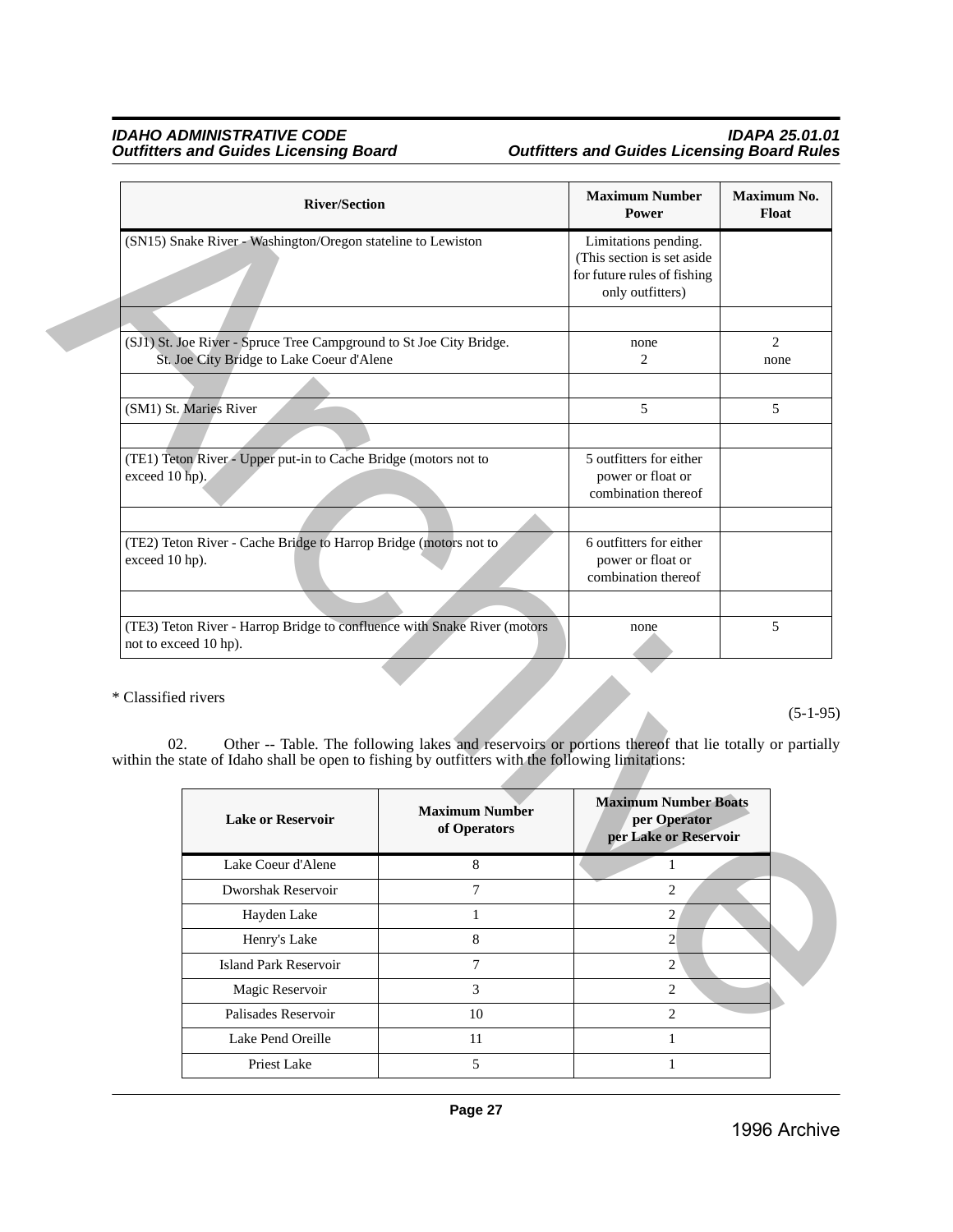|                        | <b>Lake or Reservoir</b>                                                                                                                                                                                                                                                                                                                                                       | <b>Maximum Number</b><br>of Operators | <b>Maximum Number Boats</b><br>per Operator<br>per Lake or Reservoir                                                                                                                                 |                          |
|------------------------|--------------------------------------------------------------------------------------------------------------------------------------------------------------------------------------------------------------------------------------------------------------------------------------------------------------------------------------------------------------------------------|---------------------------------------|------------------------------------------------------------------------------------------------------------------------------------------------------------------------------------------------------|--------------------------|
|                        | American Falls Reservoir                                                                                                                                                                                                                                                                                                                                                       | 3                                     | $\overline{c}$                                                                                                                                                                                       |                          |
|                        | C.J. Strike Reservoir                                                                                                                                                                                                                                                                                                                                                          | $\overline{4}$                        | $\overline{c}$                                                                                                                                                                                       |                          |
|                        | <b>Brownlee Reservoir</b>                                                                                                                                                                                                                                                                                                                                                      | 5                                     | $\overline{c}$                                                                                                                                                                                       |                          |
|                        | Oxbow Reservoir                                                                                                                                                                                                                                                                                                                                                                | 3                                     | 2                                                                                                                                                                                                    |                          |
|                        | Hells Canyon Reservoir                                                                                                                                                                                                                                                                                                                                                         | 3                                     | $\overline{2}$                                                                                                                                                                                       |                          |
|                        | 03.<br>outfitters with a maximum of two (2) boats (float or power) per outfitter.                                                                                                                                                                                                                                                                                              |                                       | Other Lakes and Reservoirs. All other Idaho lakes and reservoirs shall be limited to two (2)                                                                                                         | $(4-1-92)$<br>$(4-1-92)$ |
| 060.                   | <b>SKIING.</b>                                                                                                                                                                                                                                                                                                                                                                 |                                       |                                                                                                                                                                                                      |                          |
|                        | 01.<br>including a first aid kit.<br>02.<br>backcountry alpine ski tours shall have with them necessary emergency provisions, including a first aid kit. (5-1-95)                                                                                                                                                                                                              |                                       | Cross-Country. All cross-country ski tours shall have with them necessary emergency provisions,<br>Alpine. All general Rules for outfitters and guides shall apply to backcountry alpine skiing. All | $(5-1-95)$               |
|                        | 03.<br>Forest Service prior to conducting any outfitting or guiding operations.                                                                                                                                                                                                                                                                                                |                                       | Backcountry Alpine. Backcountry alpine ski outfitters must have an operating plan approved by the                                                                                                    | $(3-1-86)$               |
| 061.                   | TECHNICAL MOUNTAINEERING/ROCK CLIMBING.<br>Technical mountaineering/rock climbing is a highly specialized activity requiring training and skill. Any outfitter<br>applicant for this activity shall be required to appear before the Board to explain in full detail his qualifications,<br>experience, plans, and areas of operation.                                         |                                       |                                                                                                                                                                                                      | $(3-1-86)$               |
| 062.<br>first aid kit. | TECHNICAL MOUNTAINEERING/ROCK CLIMBING - EMERGENCY SUPPLIES<br>All technical mountaineering/rock climbing tours shall have with them necessary emergency provisions, including a                                                                                                                                                                                               |                                       |                                                                                                                                                                                                      | $(5-1-95)$               |
| 063.<br>apply:         | SNOWMOBILING.<br>All general Rules for outfitting and guiding shall apply to snowmobiling. In addition, the following general rules                                                                                                                                                                                                                                            |                                       |                                                                                                                                                                                                      | $(3-1-86)$               |
| involved.              | 01.<br>through five $(5)$ snowmachines, two $(2)$ guides for six $(6)$ through twelve $(12)$ snowmachines, and one $(1)$ additional<br>guide for each additional ten (10) snowmachines. The maximum number of snowmachines allowed in one group<br>shall not exceed thirty $(30)$ . One $(1)$ guide shall lead and one $(1)$ trail where more than five $(5)$ snowmachines are |                                       | Non-Groomed Trails. All machines shall be accompanied by at least one (1) guide for one (1)                                                                                                          | $(3-1-86)$               |
|                        | 02.<br>fifteen (15) snowmachines, and two (2) guides for sixteen (16) through a total of thirty (30) snowmachines. One (1)<br>guide shall lead and one (1) trail where more than fifteen (15) machines are involved. The maximum number of<br>snowmachines allowed in one group shall not exceed thirty (30).                                                                  |                                       | Groomed Trails. All machines shall be accompanied by at least one (1) guide for one (1) through                                                                                                      | $(3-1-86)$               |
|                        | 03.<br>equipment, a first aid kit, tools, and spare parts for the machine(s) in use.                                                                                                                                                                                                                                                                                           |                                       | Emergency Equipment. All snowmobiling tours shall have with them necessary emergency                                                                                                                 | $(5-1-95)$               |

# <span id="page-27-0"></span>**060. SKIING.**

# <span id="page-27-1"></span>**061. TECHNICAL MOUNTAINEERING/ROCK CLIMBING.**

### <span id="page-27-2"></span>**062. TECHNICAL MOUNTAINEERING/ROCK CLIMBING - EMERGENCY SUPPLIES**

### <span id="page-27-3"></span>**063. SNOWMOBILING.**

Emergency Equipment. All snowmobiling tours shall have with them necessary emergency aid kit, tools, and spare parts for the machine(s) in use.  $(5-1-95)$ equipment, a first aid kit, tools, and spare parts for the machine $(s)$  in use.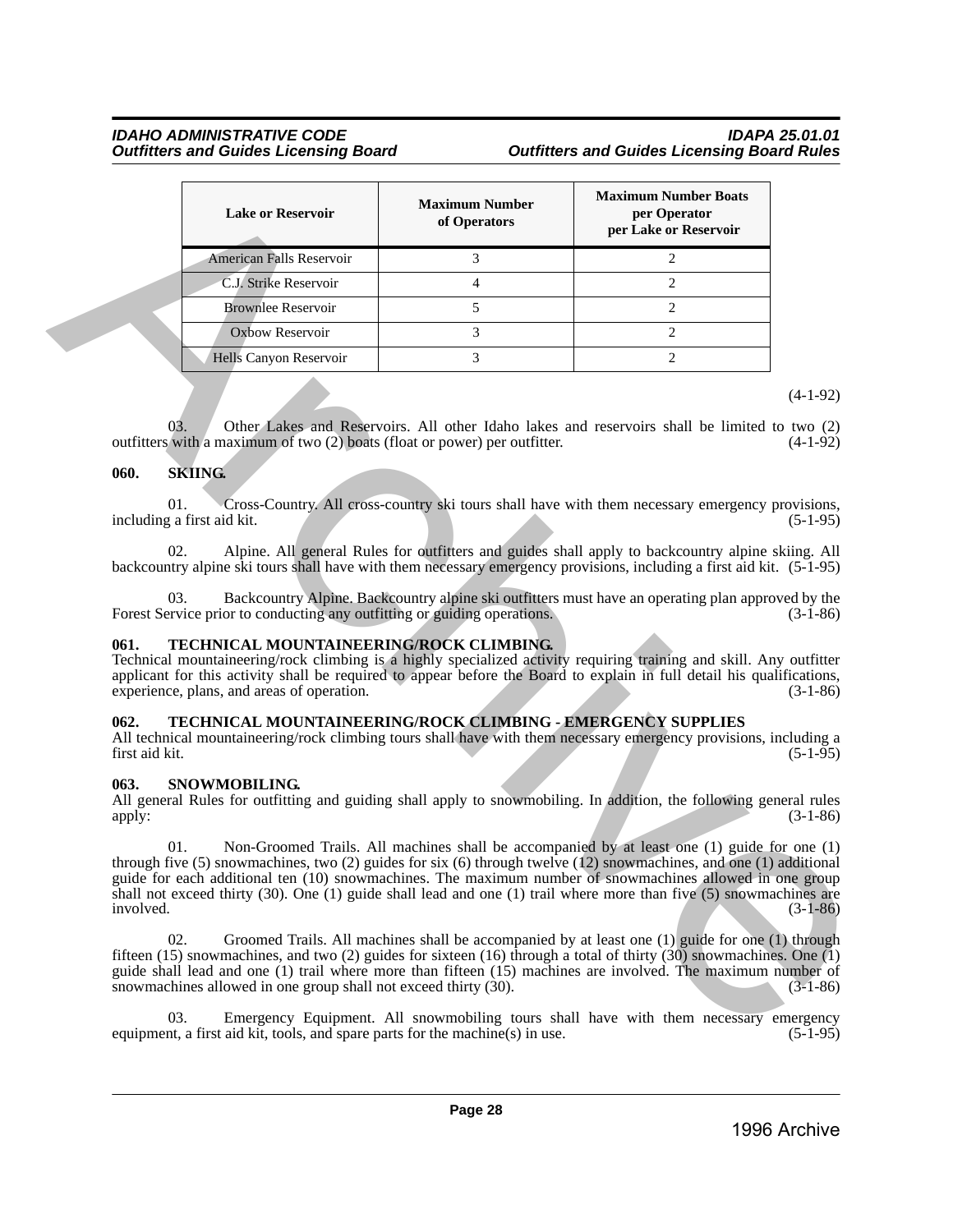### <span id="page-28-0"></span>**064. -- 065. (RESERVED).**

### <span id="page-28-1"></span>**066. ADMINISTRATION OF THE ACT.**

### <span id="page-28-2"></span>**067. INSPECTIONS.**

### <span id="page-28-3"></span>**068. ADMINISTRATIVE FINES/PROBATION/RESTRICTIONS.**

|      |     | Pursuant to authority granted by the Act, (Idaho Code 36-2109, 36-2113, 36-2114, 36-2115 and 36-2117(a)), when<br>addressing license denial, restriction, suspension, revocation or assessment of administrative fines, the Board shall<br>hear aggrieved parties and on its own initiative may take those actions necessary to fulfill its responsibilities in<br>administration of the Act.                                                                                                                                                 |                       | $(9-1-90)$                                    |
|------|-----|-----------------------------------------------------------------------------------------------------------------------------------------------------------------------------------------------------------------------------------------------------------------------------------------------------------------------------------------------------------------------------------------------------------------------------------------------------------------------------------------------------------------------------------------------|-----------------------|-----------------------------------------------|
| 067. |     | <b>INSPECTIONS.</b><br>Outfitter camps and equipment may be inspected at any time by an authorized person or any member of the Board<br>with a written report submitted to the Board. Adequate equipment and gear must be utilized and must be maintained<br>in a manner which meets minimum standards of public acceptability and which meets the requirements of applicable<br>local, state, or federal laws.                                                                                                                               |                       | $(3-1-86)$                                    |
| 068. |     | ADMINISTRATIVE FINES/PROBATION/RESTRICTIONS.                                                                                                                                                                                                                                                                                                                                                                                                                                                                                                  |                       |                                               |
|      | 01. | Penalties -- Table. In lieu of suspension, probation, restriction or revocation of a license, the<br>following penalties may be applied to that licensee or those licensees found to have violated the provisions of Idaho<br>Code Title 36, Chapter 21 or the Rules of the Board. Each numbered penalty set forth below corresponds to the<br>numbered sub-paragraph for discipline set forth in Idaho Code 36-2113(a) with such fine, suspension, probation,<br>restriction or revocation of a license applicable to each numbered penalty. |                       | $(10-15-88)$                                  |
|      |     | <b>First Offense</b>                                                                                                                                                                                                                                                                                                                                                                                                                                                                                                                          | <b>Second Offense</b> | <b>Third Offense</b>                          |
|      |     |                                                                                                                                                                                                                                                                                                                                                                                                                                                                                                                                               |                       |                                               |
|      | 1.  | \$100-\$500 Fine                                                                                                                                                                                                                                                                                                                                                                                                                                                                                                                              | \$500 - \$5,000 Fine  | Suspension or Revocation<br>of License        |
|      | 2.  | Probation/Restriction of License                                                                                                                                                                                                                                                                                                                                                                                                                                                                                                              | \$100 - \$500 Fine    | \$500 - \$5,000 Fine                          |
|      | 3.  | All penalties shall be within the Board's discretion.                                                                                                                                                                                                                                                                                                                                                                                                                                                                                         |                       |                                               |
|      | 4.  | Probation/Restriction of License                                                                                                                                                                                                                                                                                                                                                                                                                                                                                                              | \$100 - \$500 Fine    | \$500 - \$5,000 Fine                          |
|      | 5.  | \$100 - \$300 Fine                                                                                                                                                                                                                                                                                                                                                                                                                                                                                                                            | \$100 - \$500 Fine    | \$500 - \$5,000 Fine                          |
|      | 6.  | Probation/Restriction of License                                                                                                                                                                                                                                                                                                                                                                                                                                                                                                              | \$100 - \$500 Fine    | \$500 - \$5,000 Fine                          |
|      |     |                                                                                                                                                                                                                                                                                                                                                                                                                                                                                                                                               |                       |                                               |
|      | 7.  | Probation/Restriction of License                                                                                                                                                                                                                                                                                                                                                                                                                                                                                                              | \$100 - \$500 Fine    | \$500 - \$5,000 Fine                          |
|      | 8.  | \$100 - \$500 Fine                                                                                                                                                                                                                                                                                                                                                                                                                                                                                                                            | \$500 - \$5,000 Fine  | <b>Suspension or Revocation</b><br>of License |
|      | 9.  | \$100 - \$500 Fine                                                                                                                                                                                                                                                                                                                                                                                                                                                                                                                            | \$500 - \$5,000 Fine  | <b>Suspension or Revocation</b><br>of License |
|      | 10. | \$100 - \$500 Fine                                                                                                                                                                                                                                                                                                                                                                                                                                                                                                                            | \$500 - \$2,500 Fine  | \$2,500 - \$5,000 Fine                        |
|      | 11. | \$100 - \$300 Fine                                                                                                                                                                                                                                                                                                                                                                                                                                                                                                                            | \$100 - \$500 Fine    | \$500 - \$5,000 Fine                          |
|      | 12. | \$100 - \$500 Fine                                                                                                                                                                                                                                                                                                                                                                                                                                                                                                                            | \$500 - \$2,500 Fine  | \$2,500 - \$5,000 Fine                        |
|      | 13. | All penalties shall be within the Board's discretion.                                                                                                                                                                                                                                                                                                                                                                                                                                                                                         |                       |                                               |

02. Restrictions. No license shall be issued while any outstanding administrative fine monies are due